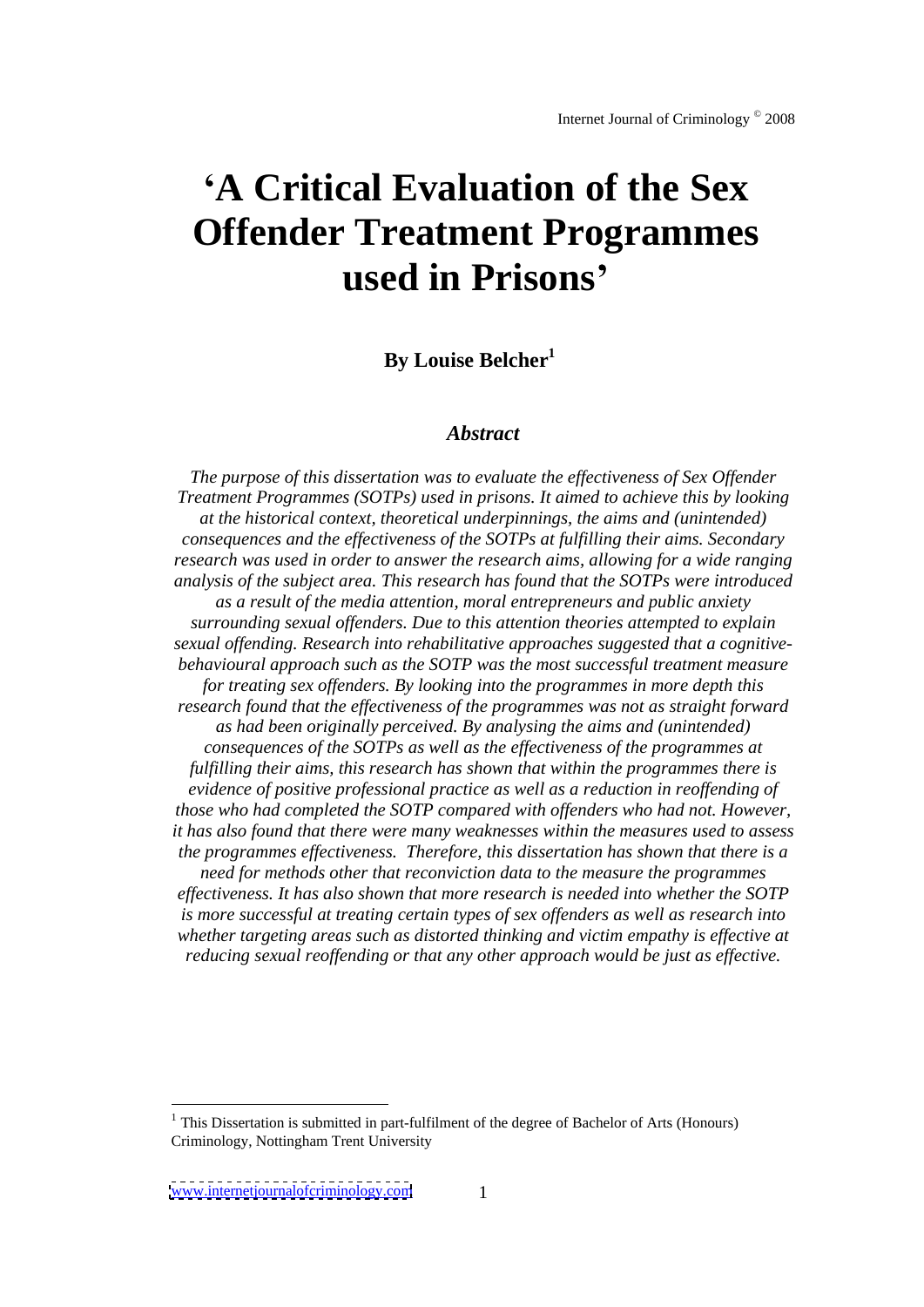# **Chapter 1 - Introduction**

This dissertation will aim to critically evaluate the Sex Offender Treatment Programmes (SOTPs) used within prisons. It looks at why we have them, how they work and are administered and whether they are effective at treating sex offenders. By looking at these areas this dissertation will evaluate the effectiveness of the Sex Offender Treatment Programmes used in prisons. The reason for choosing this topic as a research area was because of a great interest in whether sex offenders can be successfully treated and a fascination with work carried out by forensic psychologists.

## **Background**

A sex offence is the '...commission of acts of a sexual nature against a person without that persons consent' (Hale, et al, 2005: 574). There are many different types of sex offenders such as those offending against children, against adults and sexual murderers (Beckett, 2005: 24). The sex offending itself takes many forms, from the man who indecently exposes himself ...the man who possesses illegal pornography... to the man who offends against his children...' (Thomas, 2000: 1). The majority of sex offenders are males; for example, the number of male sex offenders sentenced for immediate custody in 2003 was 4,272 compared with 60 females (Home Office,  $2005: 39$ ). Sexual offences are seen to be '...among the most disturbing of crimes, and the public has considerable concern about the risk posed by sexual offenders in the community (Hanson, 2006: 17). The fight against sex offending is high on the governments' agenda as they argue '...sexual crime and the fear of sexual crime has a profound and damaging effect on the social fabric of communities...' (Home Office, 2002: 7).

The SOTP was introduced in the prison system in 1991 (Hudson, 2005:29) and was part of a new strategy for the integrated assessment and treatment of sex offenders (Thornton, 1991; Grubin & Thornton, 1994, cited in Beech, Fisher and Beckett, 1998: 9). The SOTPs are based on a psychological tradition of cognitive behavioural therapy (Beech, et al, 2003: 2). 'Behavioural treatment is aimed at teaching offenders to control or modify their deviant sexual arousal and fantasies and to develop appropriate fantasies as a substitute. Cognitive therapy tackles the distorted thinking commonly found with sex offenders' (Beech, Fisher, Beckett, 1998: 13). We have this approach because it was seen to be the most successful method to rehabilitate sex offenders from a range of intervention methods included in the What Works? literature (McGuire, 1995:16).

The SOTP is made up of seven components: the Enhanced thinking skills programme, the Core Programme, the Adapted Programme, the Extended Programme, the Rolling Programme, the Better Lives Booster Programme and Healthy Sexual Functioning. Their main aims are to rehabilitate sex offenders and reduce reoffending (Falshaw, et al, 2003: 1), it attempts to do this by changing  $\dots$  an individuals internal cognitive and emotive functioning as well as their overt behaviour' (Hudson, 2005:34) and so enhancing self control. Because theories such as Finkelhors Precondition Model (1984) and Marshall and Barbarees's Integrated Theory (1990) suggest factors such as poor social skills and a lack of empathy are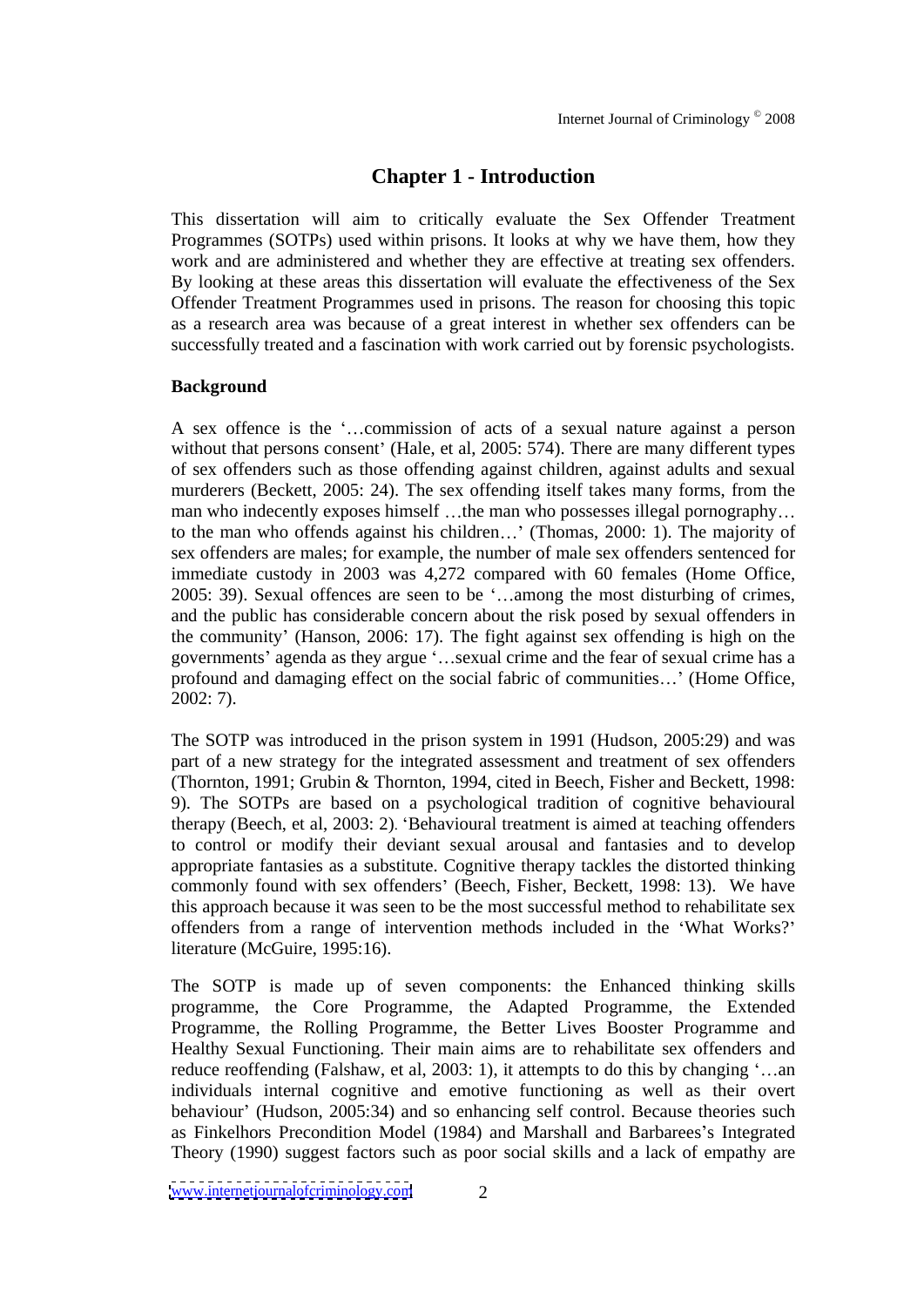factors which can lead to sexual offending (Ward, 2003: 5-6) the programmes involve problem solving, creative thinking, social perspective taking, moral reasoning, social skills and critical thinking in order to help the offenders control their criminogenic needs (Debidin and Lovbakke, cited in Harper and Chitty, 2005: 32). The SOTP is ...currently running in 28 prisons in England and Wales...with around 1,000 men completing treatment every year (Beech, et al, 2005: 23).

The effectiveness of sex offender treatment programmes is a fiercely debated topic (Brown, 2005: 15). The public are fearful of this type of crime even though it constitutes such a small percentage of all crimes '...only 5% of violent crimes and 0.77% of all crimes recorded by England and Wales 2001' (Simmons, et al, 2002, cited in McGuire, 2004:96). It could be argued that the public's fear of sex offenders is a 'moral panic' caused by the media's portrayal of this offence (Thomas, 2000:1). Because there is a small percentage of sex offenders coming through criminal justice system, and the large amount of resources needed to treat these offenders there is a need to assess the effectiveness of the programmes (Brown, 2005:41-42). It's important to assess whether sex offenders can actually be treated and reduce sex offending as if they are seen to be effective then it is likely that those sex offenders who have completed the programmes will be released back into the community as they are seen as posing a lower risk to society (Brown, 2005: 151). It is therefore important to see whether the risk of the offender is in fact reduced by the programmes.

According to Brooks-Gordon, et al, (2004) it is in the best interests of the government to make the programmes appear to be a success. This may subsequently lead to a lack of data and research which shows the negative sides ofthe programmes. Therefore, it is important to critically analyse the research that has been made in this area. By critically evaluating the programmes this dissertation may find that measures could be improved and be more successful at treating sex offenders.

Research into the effectiveness of the programmes include qualitative research such as Step projects 3 (1998) and 4 (2005) which were commissioned by the Home Office to evaluate the efficacy of the SOTPs used in prisons(Beech, et al, 2005:23). These projects look at offenders and facilitators feedback from the programmes in order to look at their effectiveness. Hudson (2005) also looks at sex offenders perspectives of their treatment and management. Alongside this there has been quantitative research using experimental control groups to examine the programmes effectiveness. These include Friendship et al's (2003) evaluation of SOTPs used in prisons and Falshaw et al's (2003) study on searching for 'What Works'. These studies examine reconviction rates of offenders after treatment compared with offenders who have not been treated. The problems with the research studies are that they tend to look at reconviction rates which may not give a true picture of the programmes effectiveness as many sex offences go undetected (Walker, et al, 2006: 70) because sex offenders are able to reoffend but not be detected, the reoffending rates may be a lot higher than the reconviction rates. Therefore, it is important to look at other indices of effectiveness such as offender accounts (Hudson, 2005).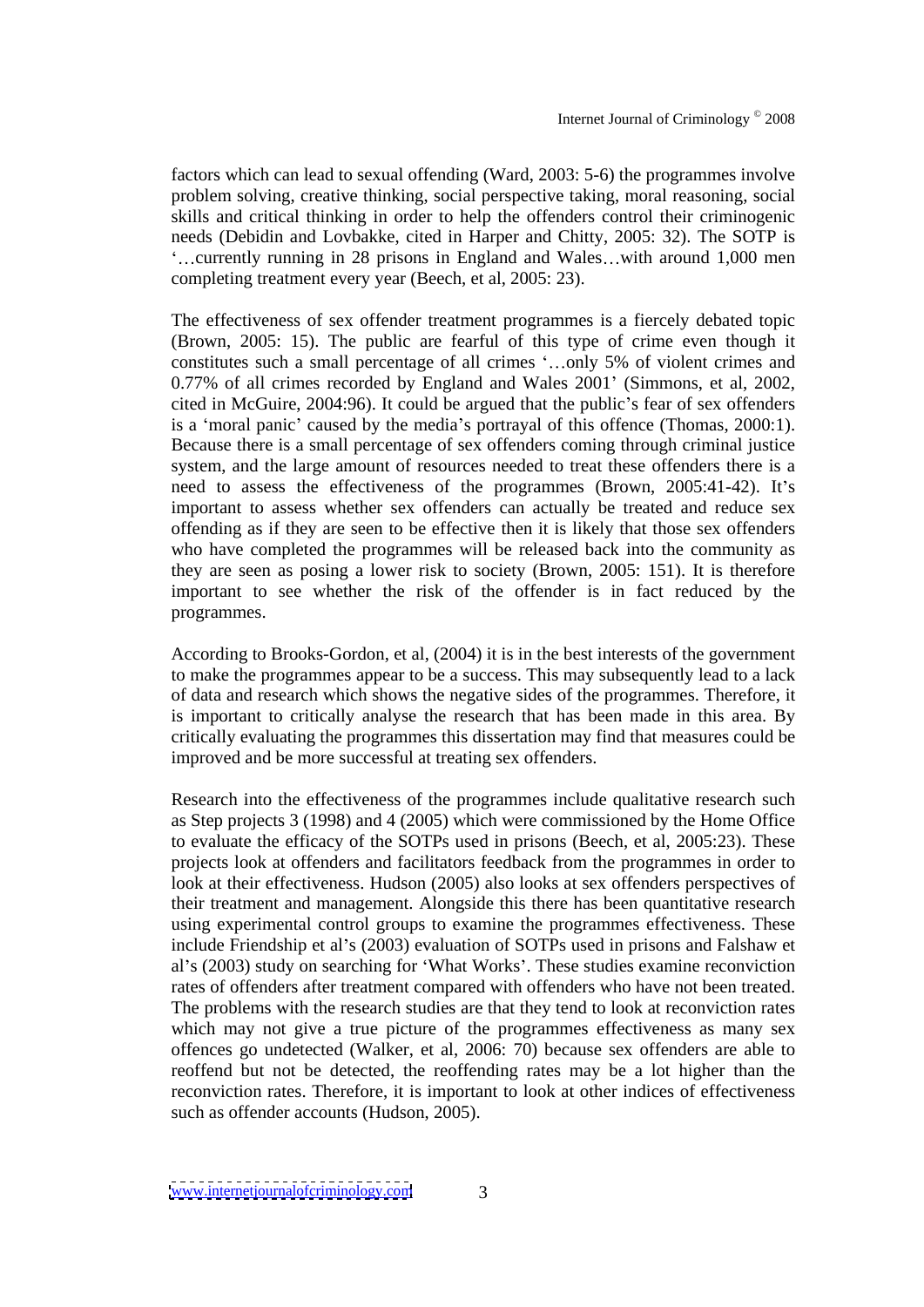The real test of the programmes effectiveness is when the offenders are released and so it is important to assess what there is following SOTPs and the measures in place to protect the public, as 'public protection' is high on the governments agenda (Eagle, 2007). Although it is worth thinking about the point of SOTPs as if they aim to treat and reduce the risk of sex offenders then there should not be a need for measures in the community to protect the public such as Multi Agency Public Protection Agencies (MAPPAs) or The Violent and Sex Offender Register (ViSORS). Therefore, it could be argued that the programmes may not be as effective as the government says they are and that they are just another measure to keep the public happy. It's important to see whether it is ever possible for sex offenders to be reintegrated into society and lead a normal life, as if they can't then there seems little justification for attempting to rehabilitate sex offenders through SOTPs (Brown, Spencer, and Deakin, 2007:32, 41).

## **Research Questions and Objectives**

In order to evaluate the programmes the dissertation will address the following questions:

a). What is sex offending? Within this area the dissertation will define sex offending, examine the different types of sex offences and look at the rates and issues of sex offending in order to see why society feels the need to treat them.

b). Where do the SOTPs come from? This question will look into the development and history of SOTPs, why we have them and why they are used rather than other programmes.

c). What are the Sex offender Treatment programmes used in prisons? This will examine what Sex Offender Treatment Programmes are and what they consist of.

d). How do they work? This will look at how the programmes are administered and how people qualify for the programmes in order assess whether they are working effectively.

e). What are the aims of the programmes and are they successful at fulfilling their aims? This will examine what the programmes aim to achieve, such as whether the programmes focus on self control or cure. By looking at research reports on the effectiveness of the programmes it will assess whether they are successful at fulfilling their aims.

f). What is there following SOTPs? This will look at measures of protecting the public such as risk management.

The chapters of the dissertation will address the research aims and objectives discussed above in order to critically evaluate the SOTPs used in prison. The chapters of the dissertation will be set out in the following way;

## **Chapter 1 Introduction**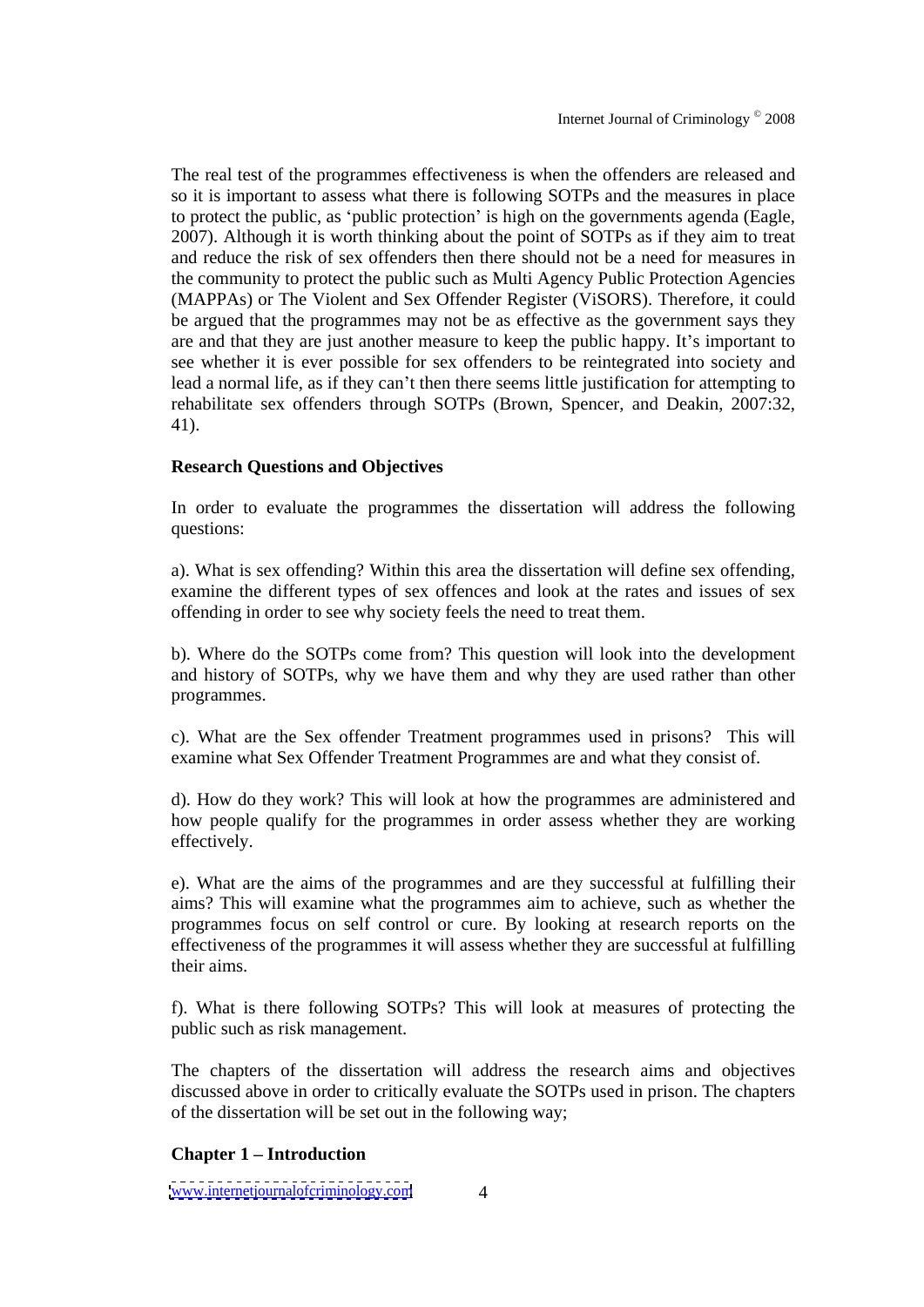The introduction will aim to address the broader context of the research area. It will address the central ideas, issues, concerns, debates and controversies. It will achieve this by providing an overview of relevant published research and statistics in this area and define the key terms used within this research.

## **Chapter 2 Methodology**

This chapter will discuss the strengths and weaknesses of the research method chosen for this dissertation in order to ensure the research is as valid as possible.

## **Chapter 3 SOTPs in Prison: Theoretical Underpinnings and Historical Context**

This chapter will look at the theories of sex offending and provide a historical context into the reasons why we have SOTPs, where they have come from and why these programmes are used treat sex offenders.

## **Chapter 4 The Aims and (Unintended) Consequences of SOTPs**

This chapter will look at the different types of SOTPs used in prison, what they aim to achieve and how they work and are administered and their strengths and weaknesses.

## **Chapter 5 The Effectiveness of the SOTPs at Fulfilling their Aims**

By looking at research reports this chapter will assess whether the SOTPs are effective at fulfilling their aims or whether measures could be improved. It will also assess whether the aims are enough to release offenders back into the community.

## **Chapter 6 Conclusions and Recommendations**

This section will summarise and conclude the research from the previous chapters. It will also provide any recommendations of how the SOTPs could be improved or whether other measures would be more appropriate.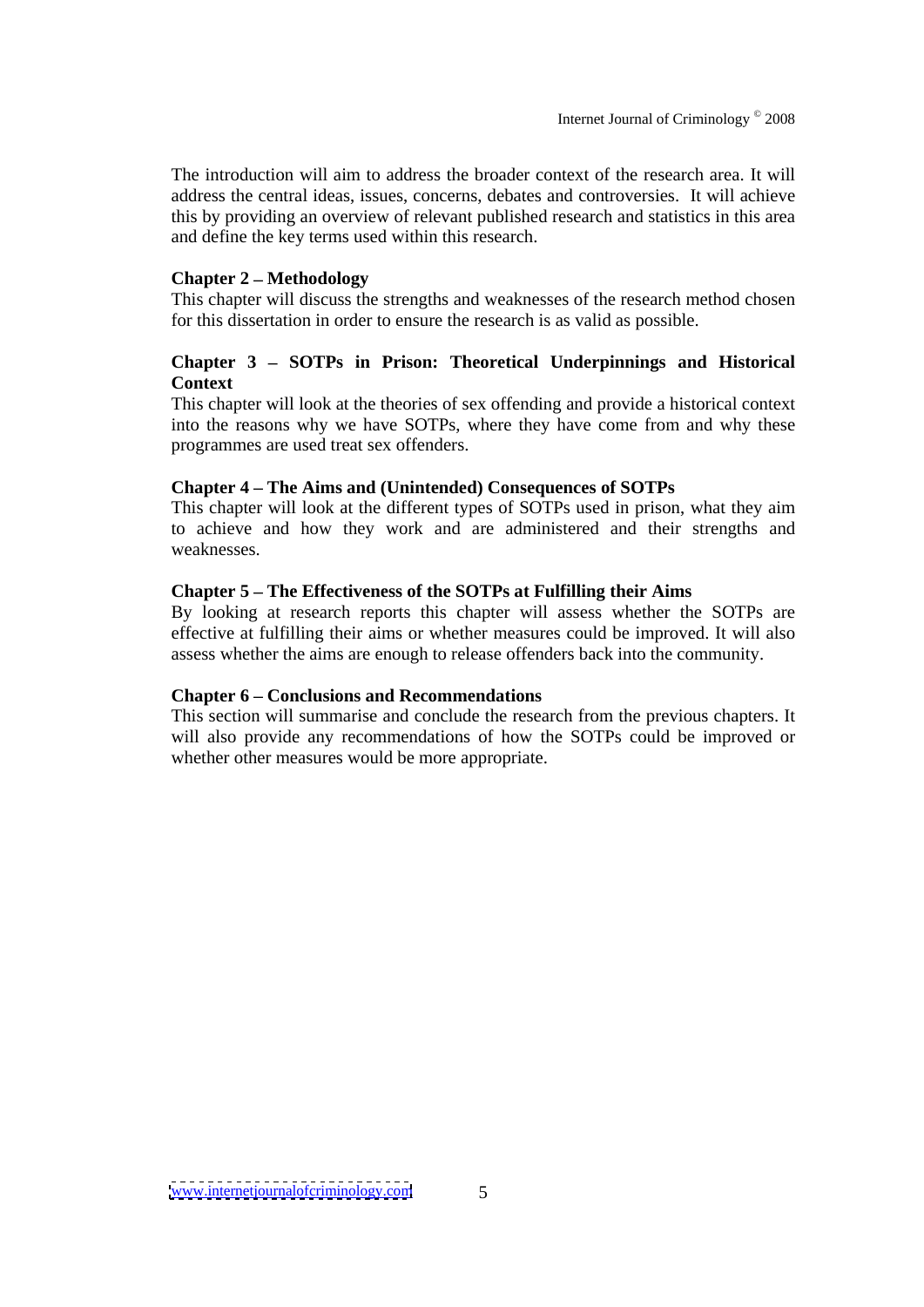## **Chapter 2 - Methodology**

This dissertation will use secondary datawhich is that collected by other researchers and can include both qualitative and quantitative data (Bryman,  $2004:201$ ). Examples of secondary data used include research reports, official statistics, journals and criminological literature. The majority of sources will be available from the library although certain articles or journals may have to be accessed through e-search. There will also be a large proportion of data collected from the internet; however, it is important to make sure the data collected is taken from reputable sources such as the Home Office, NOMS and the Ministry of Justice websites to ensure that the data is valid. Although it is also important to understand that some research may be agenda led.

Advantages of using secondary data include being able to access a wide range of data, making the research more generaliseable and representative (Sarantakos, 2005:99). Given the time constraints of this dissertation it was more appropriate to use secondary data as it is less time consuming than primary research allowing more time for analysis (Punch, 2005:103). It has been argued that a lot of primary data is under analysed due to researchers purely focusing on the data relating to their central research questions or due to a loss of interest, therefore, there is a great need for secondary data analysis as it '...enhances the possibility that fuller use will be made of the data' (Bryman, 2004: 205). It would have been unethical to carry out primary research for this area because the research would have had to take place within this setting. Problems with carrying out research within the prison setting include the fact that the researcher may be given information that could impinge upon the security of the prison and so will be faced with whether to keep the confidentiality of the prisoner or give security information to the staff (Martin, 2000: 223). Other issues include the safety of the researcher as because sex offenders are detained in high security prisons theoretically the higher the security classification, the more dangerous the prisoner' (Martin, 2000: 224).

There is a need to be wary about the reliability of sex offending behaviour statistics. For example, because crimes such as rape are underreported to the police (Myhill, and Allen,  $2002$ : 6) statistics may fail to show this 'dark figure of crime' (Coleman and Moynihan 1996, cited in Bryman, 2004). Some information may not be recorded due to organisational policies and practices (Riedel, 2000: 8). Therefore, crime statistics may not give a realistic picture sex offending rates. A weakness of using secondary data is that the data is likely to be less up to date than primary research; however, by using the internet the research was more likely to contain more up-to date research than other literature. Secondary data allows access to information that would not be able to be collected through primary research such as crime figures or historical data. Another weakness of secondary data is that because thedata will not have been made for the purposes of this study, the information may not be relevant and so may not directly answer the research questions (Riedel, 2000: 7). Because it is likely that there will be an element of unfamiliarity with the information, there is a need to be wary about making false interpretations of other people's research (Neuman, 2003:322).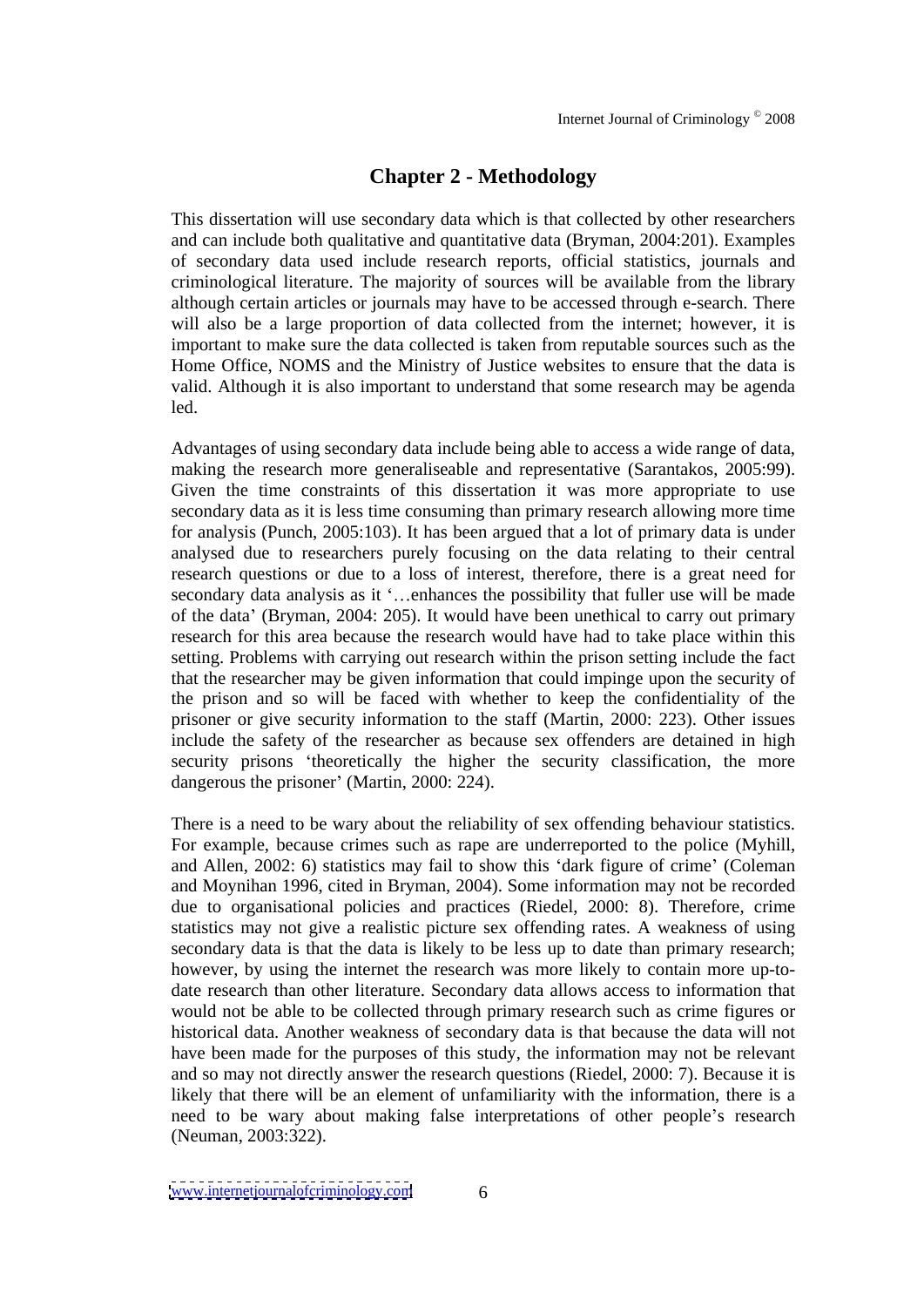It is important that the values or the intentions of the author are taken into consideration when using theories or thoughts, as different people may have different perspectives, bias's or agendas surrounding the issue of sexual offending (Silverman, 2001: 233). As for example, people's views of sexual abuse will differ depending whether they are looking at the issues from a positivist, radical, social or psychological domain (Riedel, 2000: 11). A way of combating this would be to compare research with other research findings in order for the data to be more reliable. Secondary data collection can be time consuming, however, it is not usually as time consuming as primary data due to issues with obtaining data such as access and response rates (Neuman, 2003: 322).

In conclusion, although research has shown that there are a number of weaknesses of using secondary data it has also shown that that it has many more strengths. Therefore, by acknowledging the weaknesses and working with them it will still be possible to meet the research aim and to provide a high quality piece of research.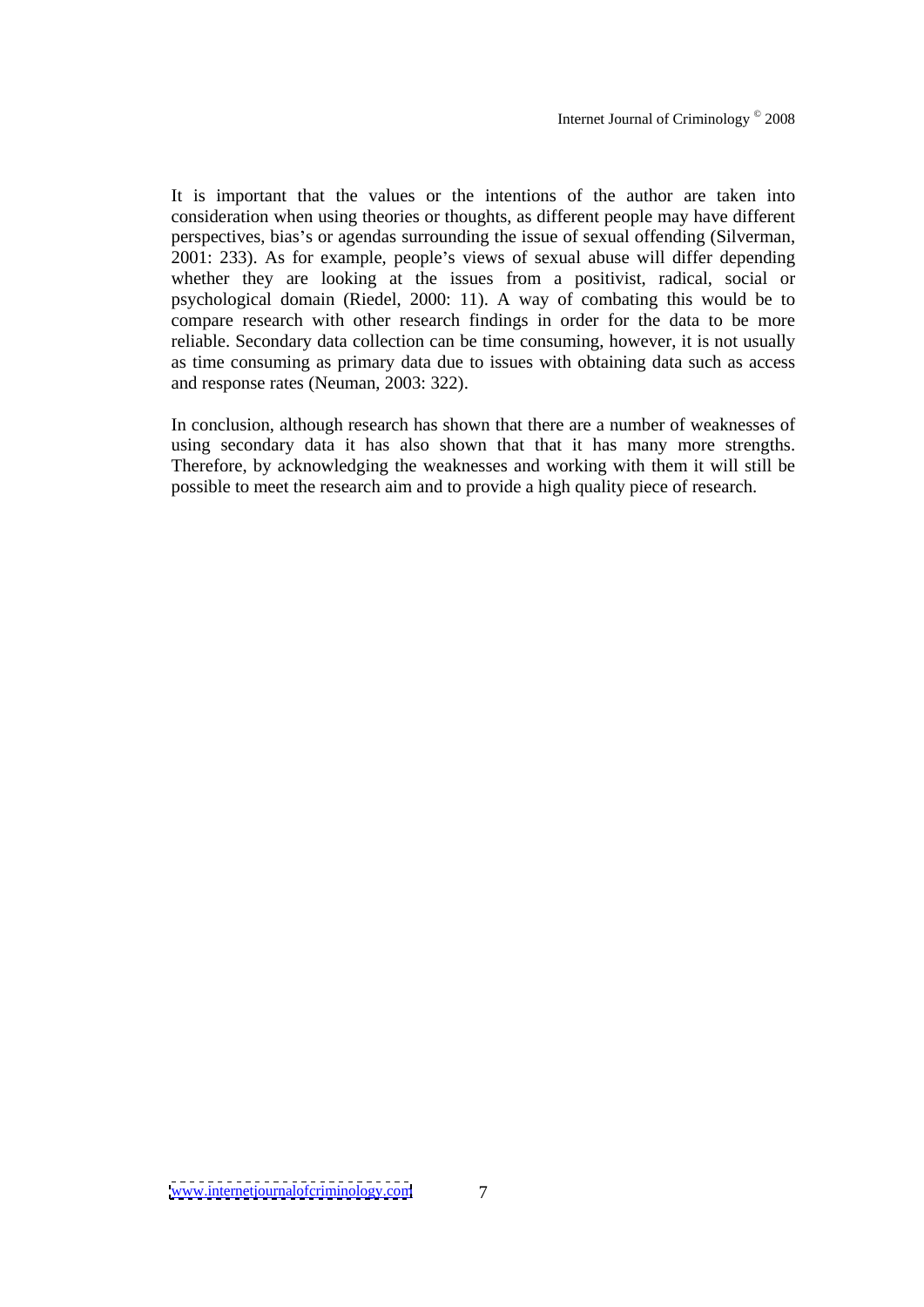# **Chapter 3 SOTPs in prison: Theoretical Underpinnings and Historical context**

## **Theories of sexual offending**

Because sex offending is seen to be such a serious problem within society many theorists have attempted to explain why certain people become sex offenders and others do not as Understanding why child molestation or rape occurs, and how it develops... is of up most importance in helping us reduce the frequency of this serious social problem' (Ward, et al, 2006: 3). Research such as Maisch's (1973) study on incest claimed that men who sexually abuse children form a '...completely heterogeneous picture' (Maisch, 1973, cited in Driver and Droisen, 1989: 10), therefore, the sex offender could be anyone (Thomas, 2000: 1). Because sexual offenders are hard to identify theorists have suggested that some other underlying psychological factors may account for why sex offenders become involved in sex offending.

Finkelhors Precondition Model (1984) argues that motivation to sexually abuse may be due to emotional congruence between the offender and the child, deviant sexual arousal to children or blockages such as marital problems or fear of intimacy. (Ward, et al, 2003: 4-5; Ward, et al, 2006: 20-21). Therefore, this theory argues that a range of factors can influence whether or not somebody becomes motivated to abuse children. Most importantly, however, it shows that this behaviour may be prevented by '...targeting deviant sexual arousal, strengthening emotional regulation skills, working on intimacy issues, focusing on sociocultural factors such as encouraging behaviour that is acceptable, and teaching offenders how to identify and manage high risk situations' (Ward,  $2003: 5-6$ ).

Marshall and Barbarees's Integrated Theory (1990) argue that sexual crimes such as rape and child molestation are the result of multiple, interacting factors that converge at a particular point in time, in a given context, to result in offending. These factors include '...developmental, social, biological and situational factors' (Ward, 2006: 39). They hypothesise that '...vulnerability factors derived from a dysfunctional childhood, in conjunction with the social and biological processes of puberty, interact with situational disinhibitors (e.g. substance abuse, emotional states), availability of a victim and opportunity to cause a sexual offence...' (Ward, et al,  $2006: 38$ ). Therefore, according to this theory no man is really immune from committing sexual offences '...it all depends on individual's degree of vulnerability and their personal circumstances (Ward, et al, 2006: 38). This theory suggests that individuals who experience adverse events in their development such as poor parenting, inconsistent and harsh discipline and physical and sexual abuse are likely to exhibit distorted internal working models of relationships, particularly with respect to sex and aggression as it happened to them. It suggests that poor socialskills resulting in a lack of intimacy skills can be a factor in someone becoming a sex offender which has resulted in the development of therapeutic strategies to enhance intimacy skills in offenders (Marshall, 1999, cited in Ward, et al, 2003: 12).

It could be argued that with the knowledge of these theories we are able to have a greater understanding of why some people may become involved in sexual offending and others do not. These theories have helped inform both practice and research into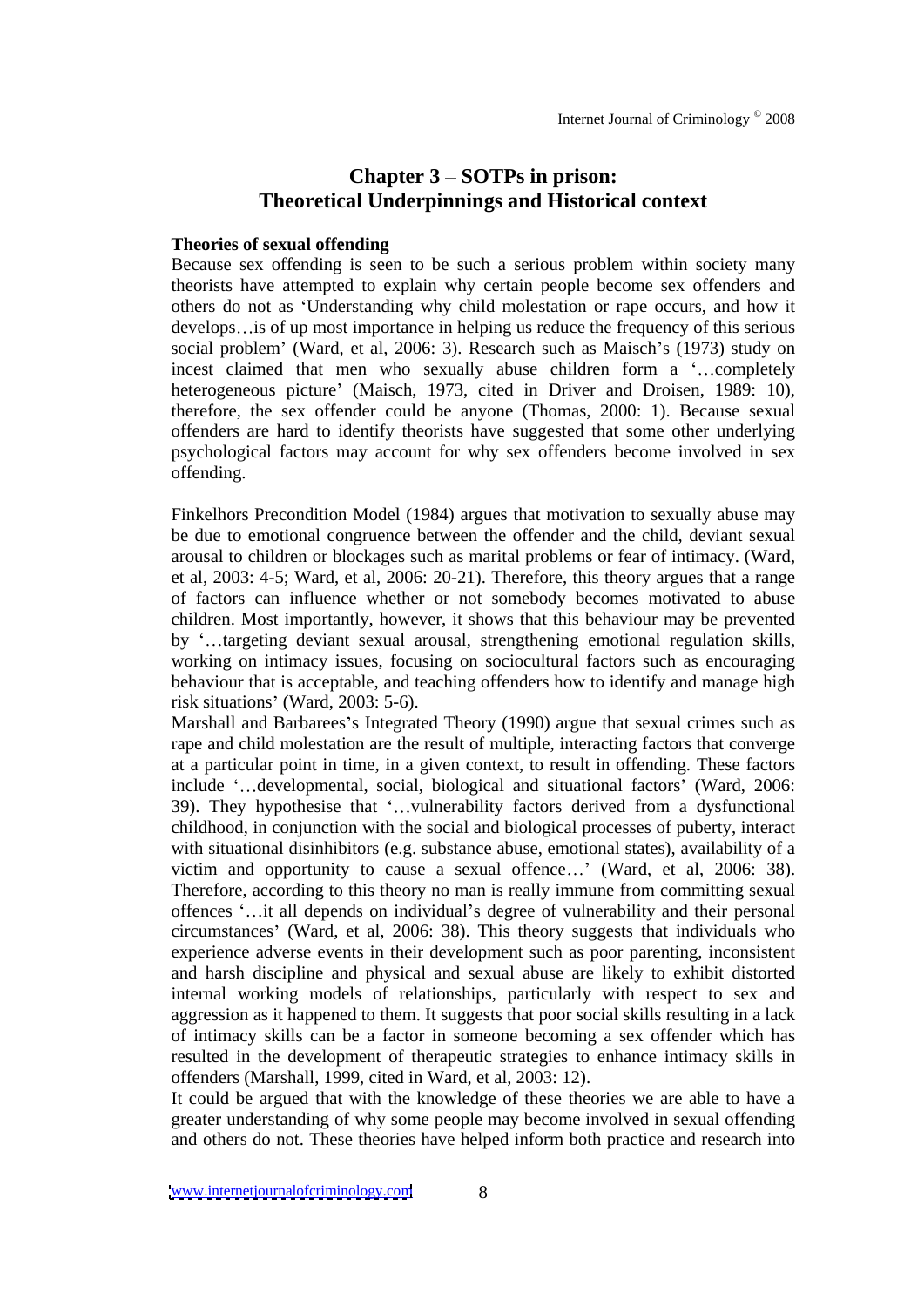treatment for sex offenders as by acknowledging what can cause people to commit sex offences, measures can be put in place to improve factors that may lead to sexual offending, such as, low self-esteem, poor social skills and distorted attitudes. Although it is worth noting that they do not tell us that by targeting these particular areas that reoffending will be prevented, they just give some explanation as to why some people may offend and so provide some guide to preventing reoffending.

The problems with these theories are that they do not appreciate that different cultures have different thoughts about what is and is not acceptable, for example, some cultures may believe that it is acceptable for fathers to have sexual relations with their children. It could be argued that the theories about sexual offending are talking about a socially created concept, for example, labelling theorists would argue that '...no behaviour is inherently deviant or criminal, but only comes to be considered so when others confer this label upon the act' (Hopkins Burke, 2005: 143). For example, Garofalo  $(1852 - 1934)$  argues that society is the 'natural body' and that crimes are seen to be 'unnatural' if the majority of society recognises it as criminal (Garofalo, 1852-1934, cited in Hopkins Burke, 2005: 57). Some may argue that it is in people s biological makeup to want to have sex and therefore any sexual behaviour is not abnormal. From this perspective it could be argued that sex offenders cannot be treated as they are not doing anything that is deviant.However, from a realist perspective and the majority of society s perspective it could be argued that sexual offending is a serious problem and is unnatural and so should be treated as such.

## **The media and public portrayal of the sex offender**

Sex offenders are seen by many to be one of the most serious types of offenders and are  $\ldots$  the group most hated and feared by the public  $\ldots$  (Soothill, 1999, cited in Easton, 2001: 72). The portrayal within the media has caused the public to become very fearful of these offenders and it could be argued that the media has caused a 'moral panic' about them. For example, in the 1996 British Crime Survey, Hough and Robert (1998) found that the public in England and Wales overestimated crime levels, particularly for violent crime (Hough and Robert, 1998, cited in Easton, 2001:74). Evidence also indicates that sex offences feature very highly within the media, for example, studies in the 1990s show there to be '...an over-representation of violent and interpersonal (especially sex) crimes' (Chiricos, et al, 1997, Beckett and Sasson 2000, cited in Reiner, 2002: 384). In the late 1980s and early 1990s  $\ldots$ concerns about sexual abuse were connected with fears about child murders by strangers (Jenkins, 1992, cited in Parton, 2006: 120). Incidents such as the murdered Sarah Payne cause a fear in the public of the 'marauding stranger who is a threat to children and at the extreme kills' (Pritchard, 2004: 16).

It could be argued that the more serious predatory sexual abuse is being over publicised making the public perceive this type of sexual abuse is much more serious than it is. For example, research has shown that '... fewer than 10 per cent of children abused are abused by strangers' (Barnado's, 2008). A large proportion of child sexual offences occur within the family, for example, '...95per cent of children calling ChildLine about sexual and physical abuse know the abuser. Abusers include parents, uncles, aunts, grandparents, teachers, family friends, and brothers and sisters (Childline, 2008). This type of sex offending posesa significant problem because it occurs in private and so children are not easily protected. However, it is also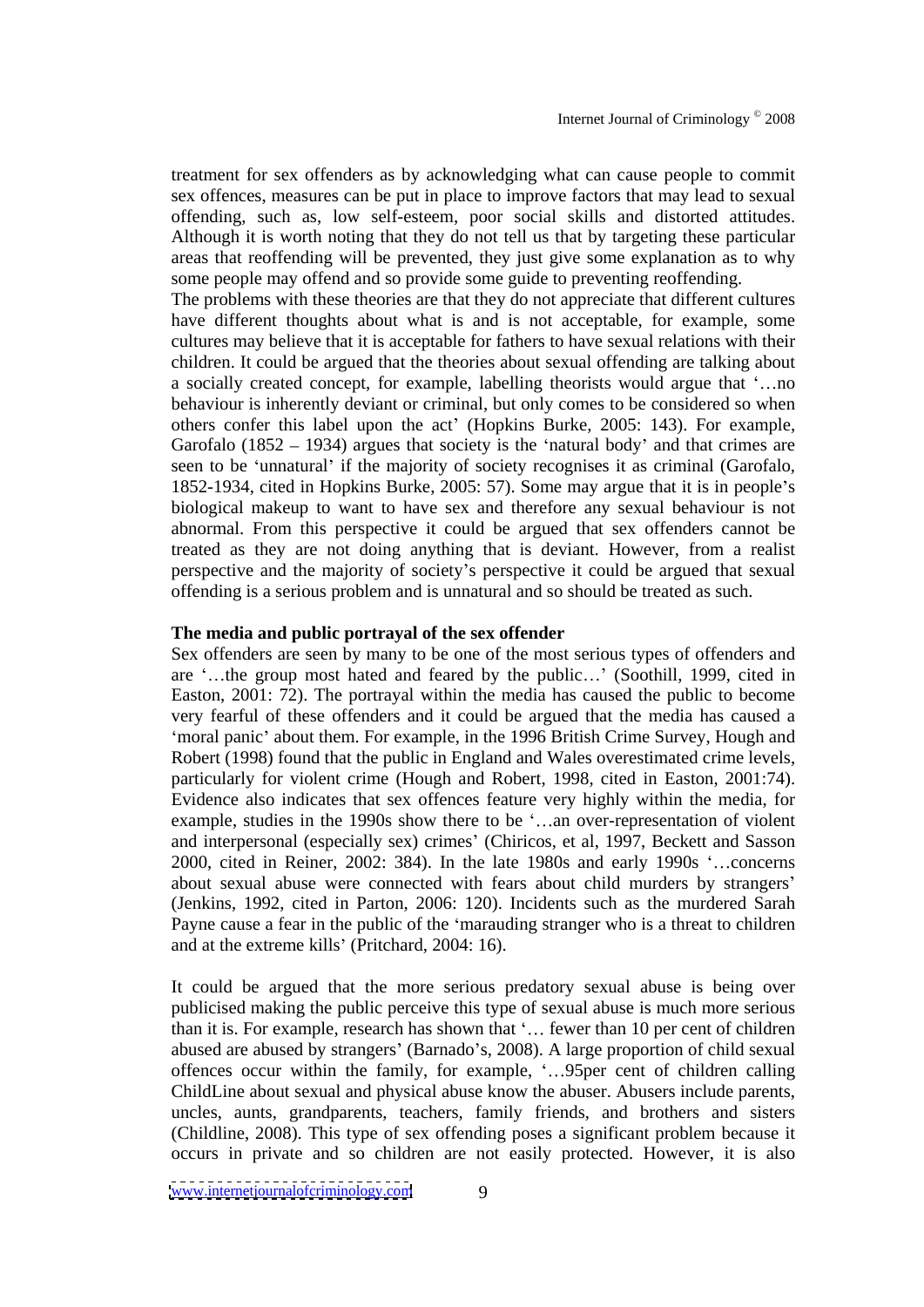important to look at the seriousness of family abuse compared with predatory or stranger abuse as it could be argued that abuse within the family is not as serious as stranger abuse which is more likely to result in murder. There is a need to differentiate the different types of abusers and treat them according to their risk to the public as at the moment the 'paedophile' encompasses many types of sexual behaviour such as exposure to rape and any type of inappropriate sexual behaviour is stamped down upon because it is seen that this can lead to a continuum of abuse.

## **The implementation of laws and policies surrounding sex offences**

It has been suggested that '...the new legislation surrounding sex offenders is a political expedient measure to single out sex offenders for special treatment because of the public's anxieties fuelled by sensationalist media coverage of sex offences' (Soothill and Walby, 1991: cited in Easton, 2001: 72). Therefore, it could be argued that the strict laws surrounding sex offenders has been helped by the media frenzy surrounding sex offenders. Becker (1973) argues that moral entrepreneurs help to implement laws and tend to target acts which they believe should be unlawful when the public are the most fearful (Becker,  $1973: 150$ ). In the case of sexual offending moral entrepreneurs include charities such as the NSPCC and ChildLine (Hopkins Burke, 1996: 4  $\&$  23). Some argue that it is in the best interest of the moral entrepreneurs to enhance public anxiety towardssex offenders as the more coverage they can get the more money they will obtain for their charity. Garland (2001) suggests that '...public opinion has now replaced the voice of research and more considered debate (Garland 2001, cited in Thomas, 2005: 18) and that creating new legislation and rules due to the anxieties of the public can be problematic because opinion about offenders is not based on true facts (Fortney, et al, 2007: 2). For example, the 1996 British Crime Survey found that the public in England and Wales displayed widespread ignorance about crime levels, overestimating crime levels, particularly for violent crime, and underestimating the severity of the criminal justice system for dealing with crime (Hough and Robert, 1998, cited in Easton, 2001: 74). From a realist perspective it could be argued that sex offending is a real problem and so the legislation and policies surrounding it are needed, for example, there has been a 17% increase of reported sex offences from 2003/04 to 2004/05 (Nicholas, et al, 2005: 13), although the sexual offences act 2003 altered the definition and coverage of sexual offences which could explain this increase. However, overall evidence indicates that sexual offending is a real issue and one that has a very damaging effect on its victims and so from this stance the legislation and policies surrounding this offence is much needed.

## **Changes in policy and legislation of sexual offences**

The general feeling in the 1970s was that the police did not take reports of sexual assault as seriously as they should have done (Thomas, 2005: 61). However, due to the influence of pressure groups on the public and government, many improvements have been made with the way that agencies such as the police deal with sexual offences. Due to the Rape Action Plan (2002) improvements have been made with the investigation and prosecution of offenders. For example, sexual offence liaison officers were introduced to deal with suspected cases of sexual abuse with specific training for dealing with sexual offences. Sexual assault referral centres were introduced so that victims of sexual abuse could go somewhere other than the police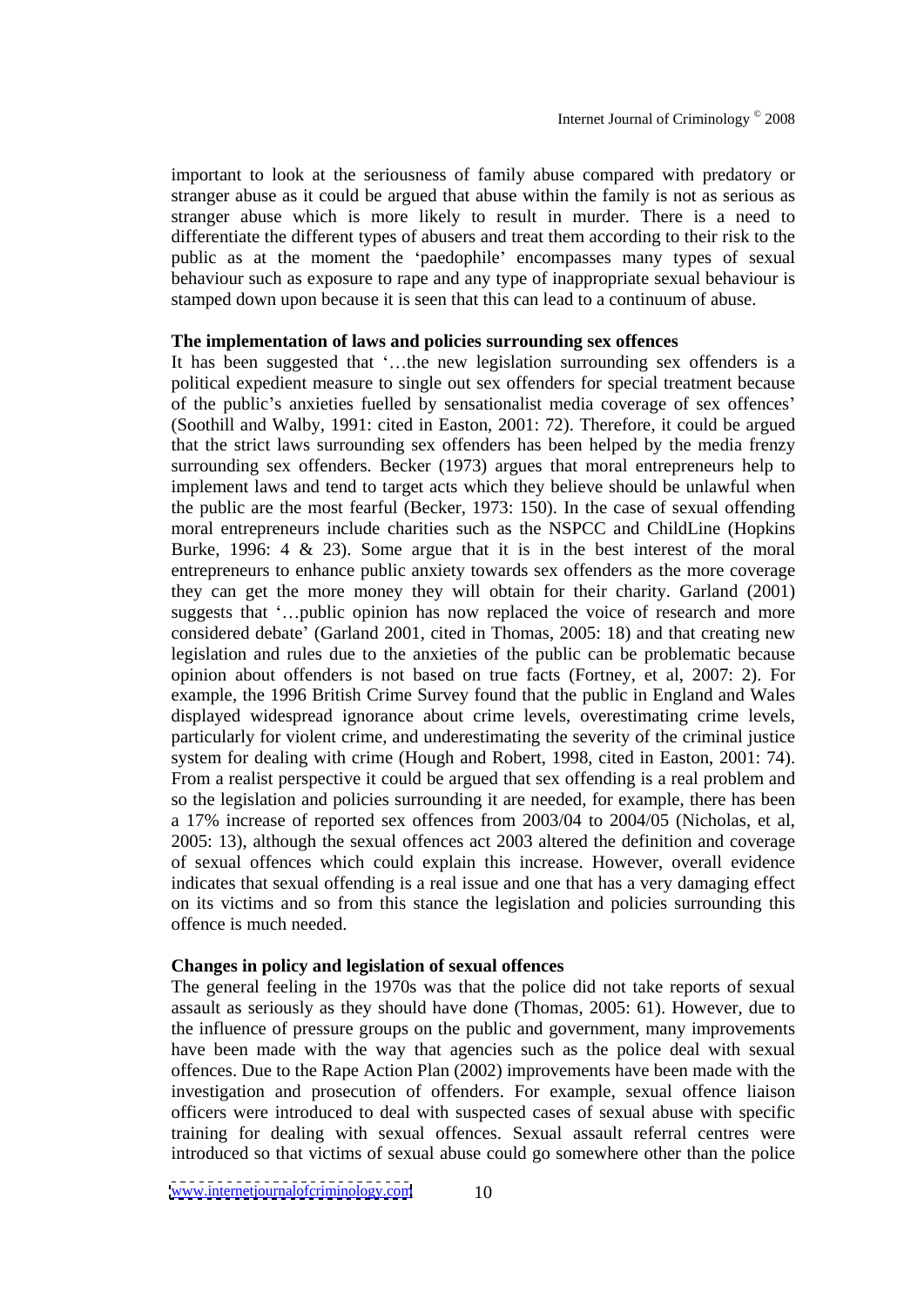station for help and advice. The Sexual Offences Act 2003 re-defined many sexual offences and aimed to encourage greater confidence in the criminal justice system, which, in turn, led to increased reporting of previously under-reported crimes (Nicholas, et al, 2005:79). Because sex offenders are seen as the most dangerous types of offenders, the courts can impose indeterminate custodial sentences for those convicted of violent or sexual offenders for public protection under the Criminal Justice Act 2003 (Cobley, 2005: 222-223). These measures have helped to increase confidence of both the public and victims in the criminal justice agencies. Because of this greater confidence in the way that the police deal with sexual offences more people are reporting sexual abuse. Because the police are the initial 'gateway' for all offenders coming into the criminal justice system there have been more prosecutions of sexual offenders (Thomas, 2005: 60). A consequence of this is that sexual offending appears to have significantly increased. It also means that more sex offenders are entering the prison service. Due to the change in the way criminal justice agencies deal with sex offending more offenders are being detected and facing prison sentences.

**The reintroduction of the rehabilitative approach and the introduction of SOTPs** The development of a treatment approach has it's roots in the Lombrosian school of positivism (Crow, 2001: 6) and attempts to reform the offender is most commonly traced back to the work of Cesare Lombroso (Crow, 2001: 33) Up until the 1970s rehabilitation was the main focus of prison. However, the treatment model became under attack by research carried out by Martinson (1974) who argued that 'nothing works' in treating offenders. Consequently, treatment was replaced by more traditional correctional remedies such as deterrence and incapacitation (McGuire, 1995: 167). It could be argued that due to the high costs of rehabilitation the government were very happy to believe that nothing worked in rehabilitating offenders, however, due to the high public attention of sexual offenders it was acknowledged that the public would not be happy about sex offenders being released back into the community untreated.

Following the prison riots across England and Wales in 1990, Lord Justice Woolf conducted an inquiry which found that;

...the abuse that sex offenders suffer, together with the restricted regimes that they endure, produce in sex offenders a sense that they are somehow victims themselves, rather than perpetrators of crime...if a reduction in reoffending is the aim, their attention needs to be focused on what they themselves have done, rather than what they are having to suffer (Sampson, 1994: 197).

After the Woolf report it was recognised that '...the prison system has a wider responsibility to society outside prison to ensure that while sex offenders are in prison, everything possible is done to reduce the risk that they will reoffend after their release' (Sampson, 1994: 196) Further research into treatment programmes effectiveness found that 'something works' in reducing reoffending (Brody, 1976, cited in Crow, 2001: 41). This led to further investigations into finding out what works'. From these investigations the treatment programmes that offered the most promising outcomes were based on the cognitive-behavioural approach (McGuire,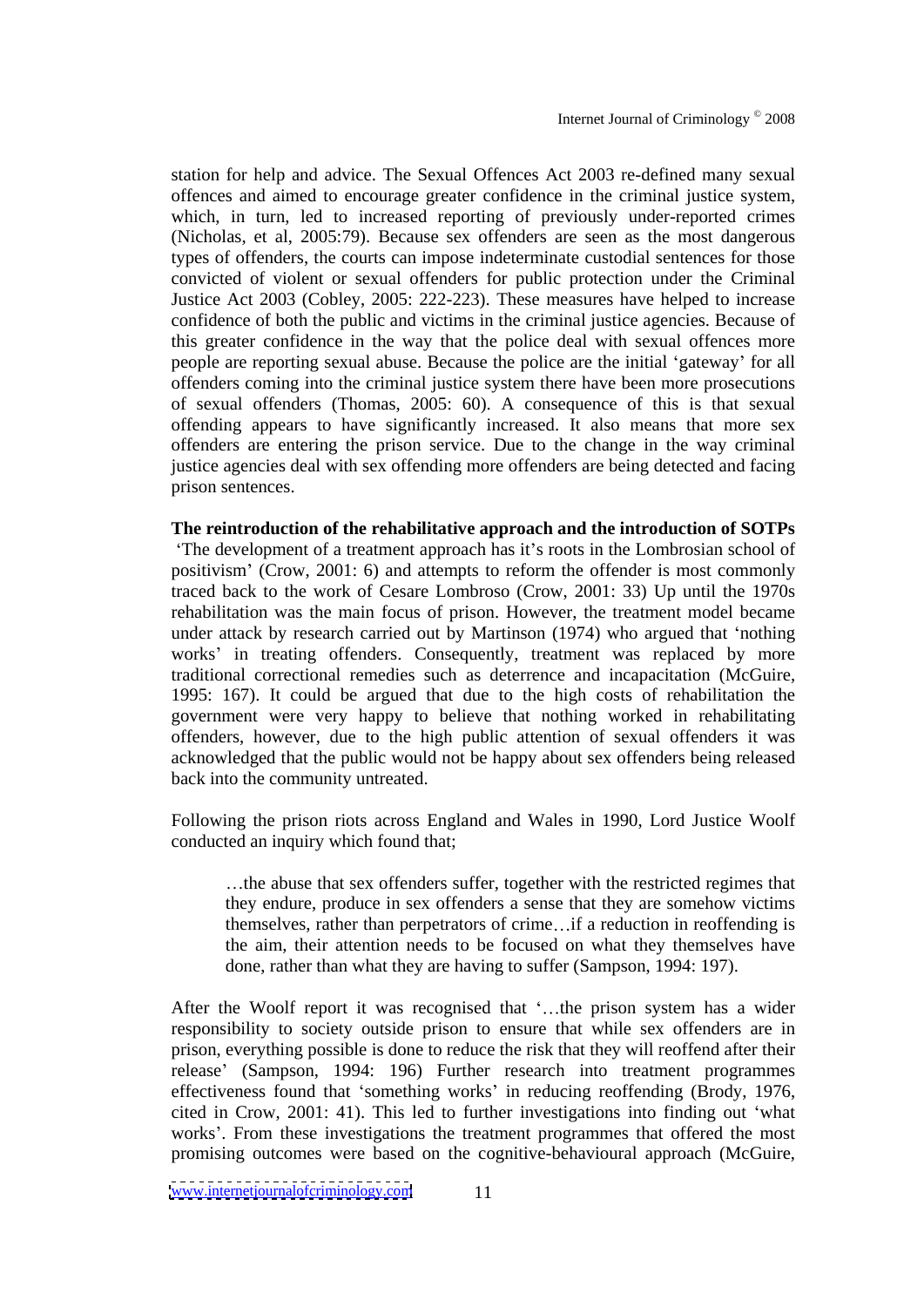1995: 16). Due to the incidences within the prisons and the public anxiety surrounding sex offenders, the government decided to take on board the most effective rehabilitative programme from the 'what works' literature and introduced the Sex Offender Treatment Programme within the prison service in 1991 (Hanson, et al, 2002, cited in Marshall and Moulden, 2006:199). Therefore, penal policy went back to focusing on the minds and soul of the prisoners and reform.

## **Attitudes towards SOTPs**

As sex offenders are seen to be so serious many people think that sex offenders should be treated much more harshly within the criminal justice system, for example, The view that sex offenders are unlikely to change and therefore an emphasis should be on surveillance and tracking rather than curative treatment is widely held by the police, probation service managers and the public' (Easton, 2001:91). 'The notion of treatment for sex offenders, unless it is by castration, is unacceptable to many people, since it suggests evasion of just deserts' (West, 1996, cited in Crow, 2001: 124). Easton  $(2001)$  suggests that there is now '...less public tolerance of sex offenders in the UK, less sympathy for medical models of individual pathology, and greater willingness to see sex offenders as bad rather than mad, to be removed from the community rather than being changed or cured through treatment' (Easton, 2001: 90) Therefore, there is a need to critically analyse the programmes in order to see whether they are effective or whether other measures would be more appropriate. The SOTP is seen as the most humane way of rehabilitating sex offenders, but because the public are so wary and fearful of this offender its effectiveness is of great importance as if it is not seen to be effective then the public will not be happy. If this is the case, the government is likely to drop the SOTPs and resort to other measures such as castration in all cases of sexual offending which is a rather extreme measure.

## **Conclusions**

This chapter has shown that there has been a change of attitudes surrounding sex offenders over the past years which has led to a change in the way criminal justice agencies deal with this type of offending. Subsequently, this has caused there to be an increase in the amount of sex offenders in prison. Due to the inquiries within the prisons in the 1990s and research into the best way of dealing with offenders it has been acknowledged that incapacitation alone is not the best way to deal with sex offending. Because sex offending is seen as such a serious problem within society some theorists have attempted to explain why some people become involved in sexual offending which has helped inform treatment approaches. This has all led to the implementation of a cognitive-behavioural approach to dealing with sex offenders, however, it is important to assess how the SOTPs work and what there aims are in order to see whether they are effective at reducing sexual offending.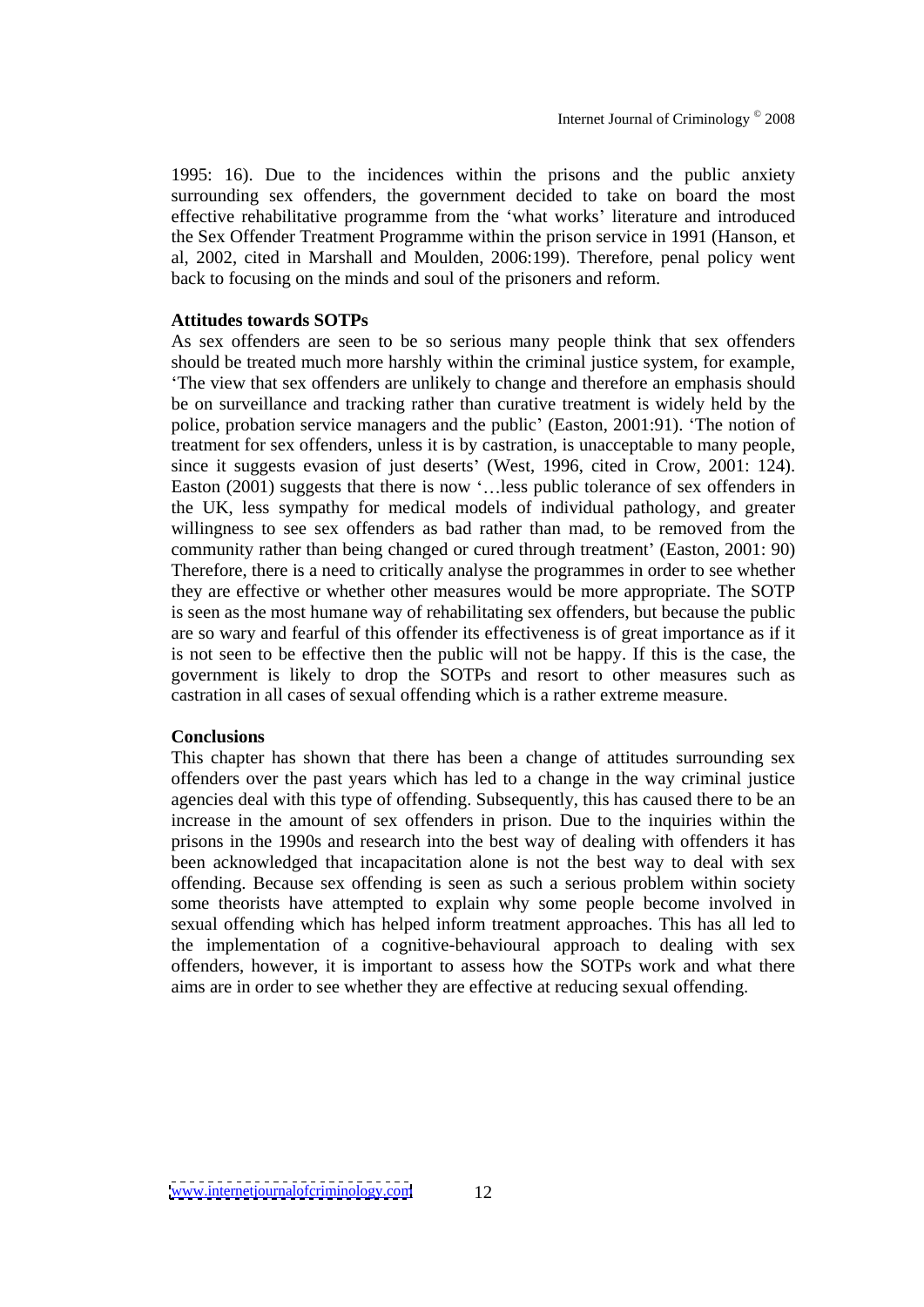## **Chapter 4 The Aims and (Unintended) Consequences of SOTPs**

The SOTPs are based on cognitive-behavioural principles to reduce risk of reoffending. The 'cognitive' aspect involves recognition of the patterns of distorted thinking which allow the contemplation of illegal sexual acts and understanding the impact on the victim. The 'behavioural' aspect involves reducing sexual arousal to inappropriate fantasies or forced sexual activity (Cobley, 2005).

## **The aims of the programmes**

The main aim of the SOTP is to reduce reconvictions for sexual offending (HM Prison Service, 2007) by helping offenders find ways of leading a satisfying life where they do not feel the need to offend (HM Prison Service, 2008) and by doing so protect the public from future offending (Hudson, 2005: 33). It aims to do this by helping offenders control their deviant sexual thoughts and feelings. The SOTPs aim to treat sex offenders by drawing on a range of cognitive and behavioural techniques. By doing this the offenders are helped to  $\cdot$ ...face up to the consequences of their actions, to understand their motives, and to develop new ways of controlling their behaviour' (McGuire, 1996: 104-105). The SOTP targets issues such as  $\dots$ deviant sexual arousal, distorted thinking patterns, lack of empathy, denial and minimization, and patterns of offending' in order to prevent reoffending (Beech, at al, 2005) as these are seen to have influenced deviant behaviour from theories such as Finkelhor's Precondition Model (1984) and Marshall and Barbarees's Integrated Theory (1990). By looking at the administration of the programmes this chapter will critically assess whether the measures are effective at treating sex offenders and fulfil their aims or whether improvements could be made.

## **How the offenders qualify for treatment**

The programmes are offered on a voluntary basis to all male prisoners convicted of a sexual offence or a violent offence with a sexual element, who are serving a long enough sentence to enable them to complete the programme (Cobley, 2005: 292). However, before the offenders are put on to the SOTP their risk level has to be assessed according to their static and dynamic risk. Static risk factors are unchangeable factors of the individual such as their criminal history, age or demographic factors. Dynamic risk factors are the changeable factors which can be relatively stable, such as sexual preferences or can be rapidly changing such as the emotional states of the offender (Hanson, 2006: 17). According to the Risk Matrix 2000 static factors that can increase risk include being of young age, having never been married, having a number of previous convictions, committing a previous sexual offence, their victim type (for example having a male victim isseen to be more risky), whether they have ever committed a non-contact sexual offence before (such as indecent exposure) and if they have had a stranger victim. Because the static risk factors of the offender can not be changed the SOTP focuses on the dynamic risk factors (Beech, et al, 2005: 25).

The dynamic risk of the offender is assessed by the Structured Assessment of Risk and Need (SARN) through four domains which include sexual interests, distorted attitudes, management of relationships and emotions and self-management (Thornton,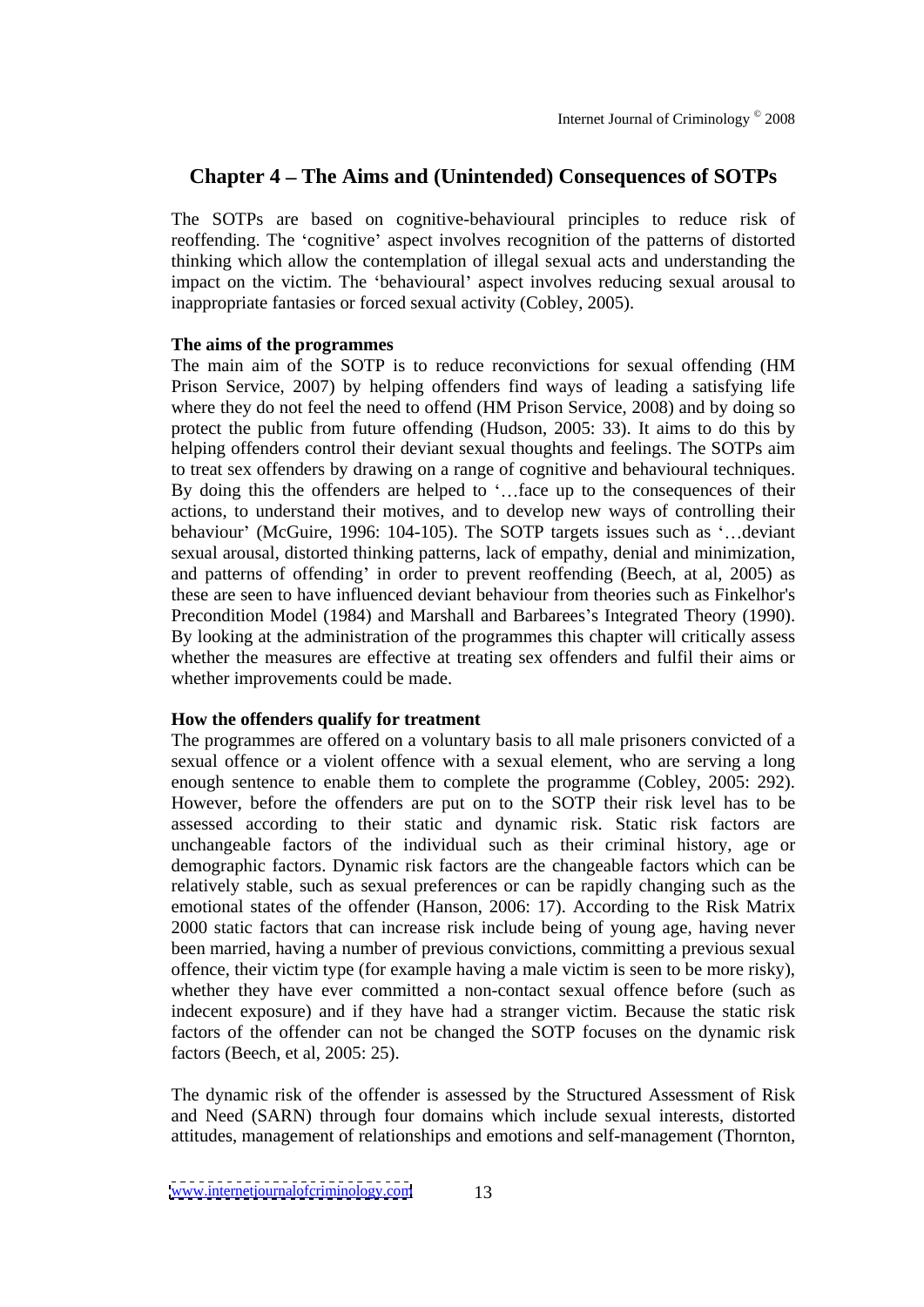2002, cited in Beech, et al, 2005: 26) although the offender may not have all of these. Sexual interests look at whether the offender has any sexual obsessions e.g. whether they excessively masturbate, whether they have sexual preferences for children, whether they have interests in sexual violence and whether this is mood dependent. Distorted attitudes include things such as whether the sex offender feels that children enjoy sex with adults and misinterpreting child gestures or thinking that women lead men on and so can not be trusted or the view that men should dominate (HM Prison Service, 2007). Social and emotional functioning includes low self-esteem, taking a victim stance on life and so feeling sorry for themselves, feeling more comfortable with children or not being able to have a special relationship with an adult. Self management factors include having chaotic lifestyles, being in debt, rushing into things without thinking about it, not being in control of their emotions.

Risk assessment is extremely important as evidence has shown that putting low risk offenders in with high risk offenders can make them worse. As the risk assessment is responsive to change it is able to highlight the presence or absence of risk factors pre and post treatment, therefore, it is able to see whether treatment is proving to be effective. However, risk assessment can have its weaknesses as sometimes information may be missed such as past records or the facilitators may concentrate on an issue that is not really relevant and causing a halo effect. The offender must also be assessed to find out whether or not they are psychotic as evidence has shown that the SOTP can make offenders with psychosis worse. For example, Hart and Hare (1997) found that 'it was quite possible that group therapy and insight-orientated programmes help psychopaths to develop better ways of manipulating, deceiving and using people but do little to help them to understand themselves (Hart et al, 1997, cited in Barbaree, et al, 2006).

The SOTPs are voluntary even though research has found that seven per cent of the sex offenders felt they had no option but to do the course if they wanted to leave prison (Beech, et al, 2005: 39). In order for offenders to be accepted for treatment the offender must be motivated to change and have to accept responsibility. Some argue that offenders who agree to participate in treatment are more motivated to change their offending behaviour than those who do not(Marshall, 1993, cited in Hudson, 2005:76). However, the offenders motivation for taking part in treatment may be due to the realisation that they are more likely to be granted parole by completing the programme than those who do not participate in treatment as 'risk to the public of a further offence being committed is the primary factor in deciding whether or not to recommend early release on licence' (Hudson, 2005: 80). Also Section 32(6) of the Criminal Justice Act (1991) states that '...it is deemed necessary to determine whether the prisoner has shown, by their attitude and behaviour, in custody that they are willing to address their offending behaviour through participation in appropriate programmes (Hudson, 2005: 80). The offenders may also chose to take part due to boredom as the treatment programmes gives them something to do with their time. Some may argue that the motivation to attend treatment is for facilitating offending (Hudson, 2005: 83) as the offenders may become aroused by what other offenders say about their offences. However, even though offenders may have the wrong motivations to start SOTPs originally it is still worthwhile for them to attend as these motivations are likely to change as they progress in the programme.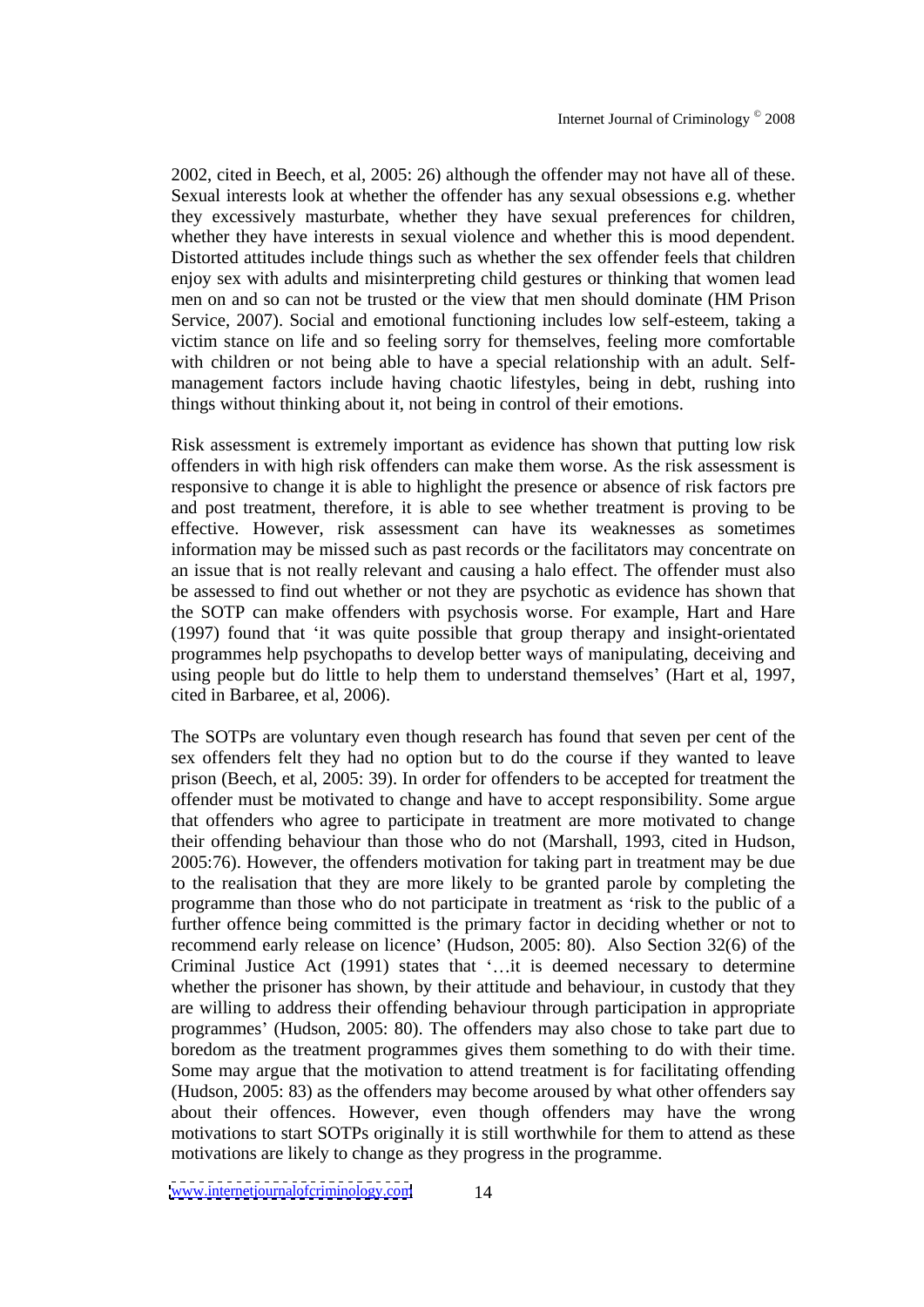## **The different types of SOTPs**

Once the risk of the offender has been determined and they have taken the specified tests, the offender can be put onto the correct programme. The different types of SOTPs include the Enhanced thinking skills programme, the Core Programme, the Adapted Programme, the Extended Programme, the Rolling Programme, the Better Lives Booster Programme and Healthy Sexual Functioning. All of the programmes apart from the Healthy Sexual Functioning involve approximately eight group members.

The Enhanced thinking skills programme lasts for approximately fifty hours and is ideally attended before the SOTP. It aims to improve the range of skills needed for effective problem-solving and decision making. Completion of the programme enables offenders to benefit more from subsequent treatment (Beech, et al, 1998: 12).

The Core Programme is made up of ninety sessions lasting 6-8 months with the session content being a minimum of two hour duration (Beech and Mann, 2002, cited in Beech, et al, 2005: 29). The Core programme is for medium static risk offenders and above. The primary purposes of the Core Programme are to increase the offender's motivation to avoid re-of fending and to develop the self-management skills necessary to achieve this' (Beech, et al. 1998: 10). This programme challenges thinking patterns used by offenders to excuse and justify their behaviour, it aims to increase the offenders victim empathy, develop the offenders ability to recognise risk factors of things that may trigger future offending and to generate strategies for living successful lives without further offending (Cobley, 2005: 293). The programme is structured into four different blocks with the first being to establish group rapport, then asking offenders to recall accounts of their offences, to develop victim empathy and then to direct them to relapse prevention.(Crow, 2001: 126). This programme uses role-play where people may take up the role of their victim (HM Prison Service, 2007).

The Adapted Programme covers the same ground as the Core Programme but is for low IQ/learning disabilities (HM Prison Service, 2007) and is aimed at all types of risk. It is designed for those who may have difficulty keeping up with the language and literacy skills required for the core programme' (Cobley, 2005: 294), this programme consists of 85 sessions lasting 6-eight months.

The Extended Programme is made up of 74 sessions lasting six months. This programme is completed after the Core Programme for high and very high risk offenders who have been assessed as having multiple treatment needs. It helps them to consider their thoughts and feelings in much more detail. It also enables the development of the skills learnt in the core programme and focuses on managing negative emotions, and relationship and intimacy skills (Crow, 2001: 127).

The Rolling Programme is available for low risk offenders and high risk offenders (HM Prison Service, 2007). This programme allows the offender to come on and off the programme depending on their treatment needs with the average length of participation is 3-4 months.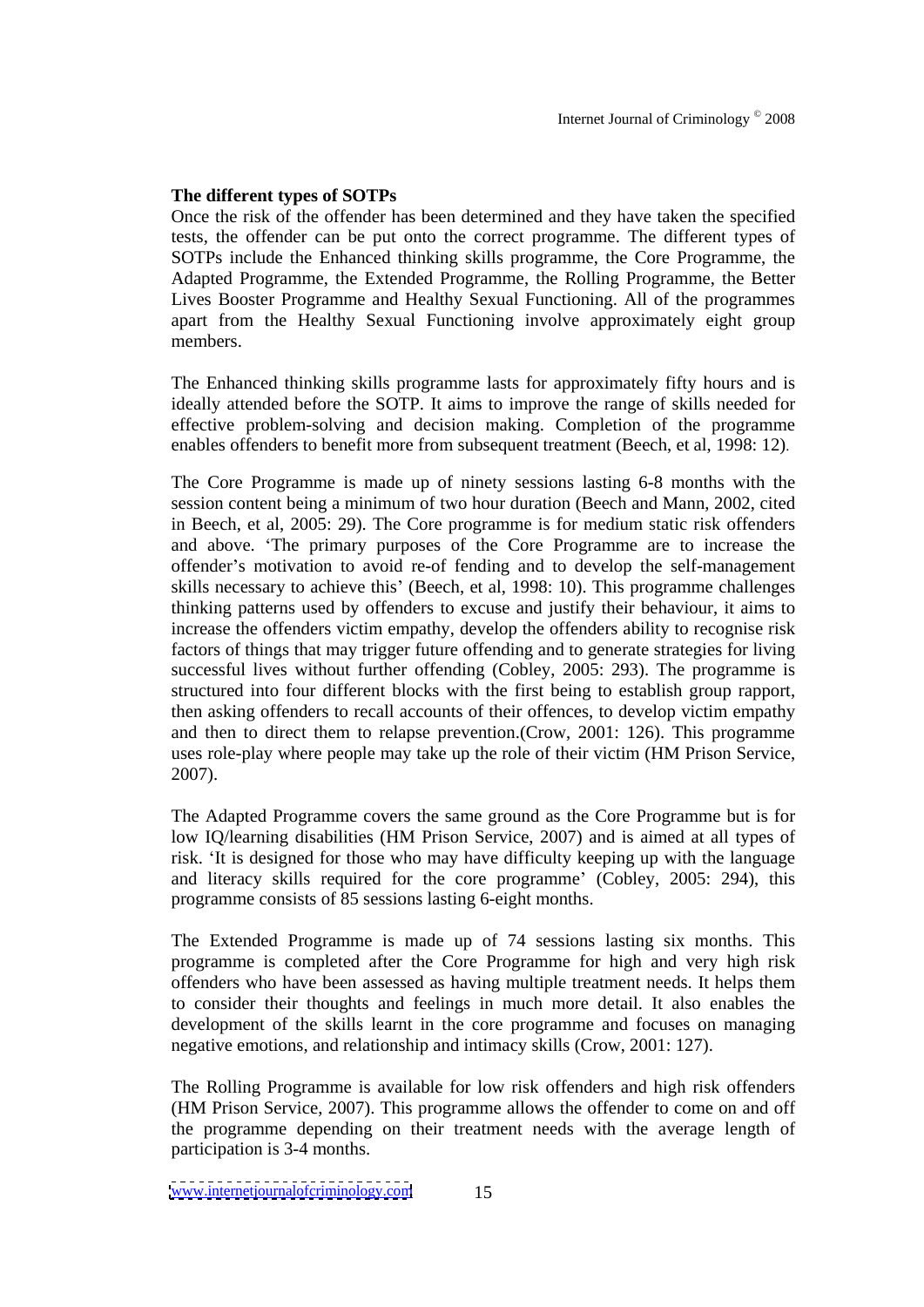The better lives Booster Programme is for medium and above risk offenders and is intended to 'boost' skills shortly for release. This programme is based on the 'good lives model'. This is a very positive program as it is looking towards the future rather than what they have done in the past. This programme consists of 35 sessions lasting 2-3 months.

The final programme is that of Healthy Sexual Functioning, this is a one on one session as it is very personal and aims to modify their sexual behaviour for men with offence related sexual interests.

## **The strengths of the SOTPs**

It could be argued that the SOTPS have many strengths including thefact that the majority of the programmes involve group work. Evidence has found that participants felt that the opportunity to take part in role-plays, and/ or to present work they had undertaken in relation to their offending behaviour, was most effective at encouraging open expression and a sense of responsibility with regard to their current offence' (Hudson, 2005: 100) and '..offenders who were not actively taking part in these techniques felt that having the opportunity to hear differing perspectives had helped them to reappraise their own thoughts, feelings and behaviours...' (Craissati, 1998, cited in Hudson, 2005: 100). It also provides the opportunity for discussion with peers, provides opportunities for increasing self-esteem and empathetic responding (Beech and Fordham, 1997, cited in Beech, et al, 2005: 32). As sex offenders are usually quite isolated individuals group work helps them to become more sociable and the use of role play enables group members to practice new skills and behaviours that will make them more successful with relationships, managing their emotions and dealing with frustration' (HM Prison Service, 2007).<br>This shows that group work is seen to be very effective and positive with offenders, however, there are also weaknesses as offenders may not be as open and honest about their feelings or experiences in a group setting. It may also put some offenders off taking part in the programmes in the first place as some sex offenders may not want to disclose information to other inmates due to stigma by association.

Some have argued that there is a need for a pre SOTP programme in order to get more people onto the programmes as sometimes offenders may not join the programme due to hearing bad rumours about the programmes, for example, in the Step 4 programme evaluation 'One man was worried initially that the purpose of the course was to find out more information to use against  $\lim...$  (Beech, et al. 2005: 39).

Gaining access to sexual offenders when  $\ldots$  first incarcerated and dispelling myths and concern ... about treatment should be helpful. In addition, combining these efforts with motivating sexual offenders to believe that change is needed and will be beneficial to them should enhance the effects of subsequent treatment and thereby further reducing offending (Marshall and Moulden, 2006: 201).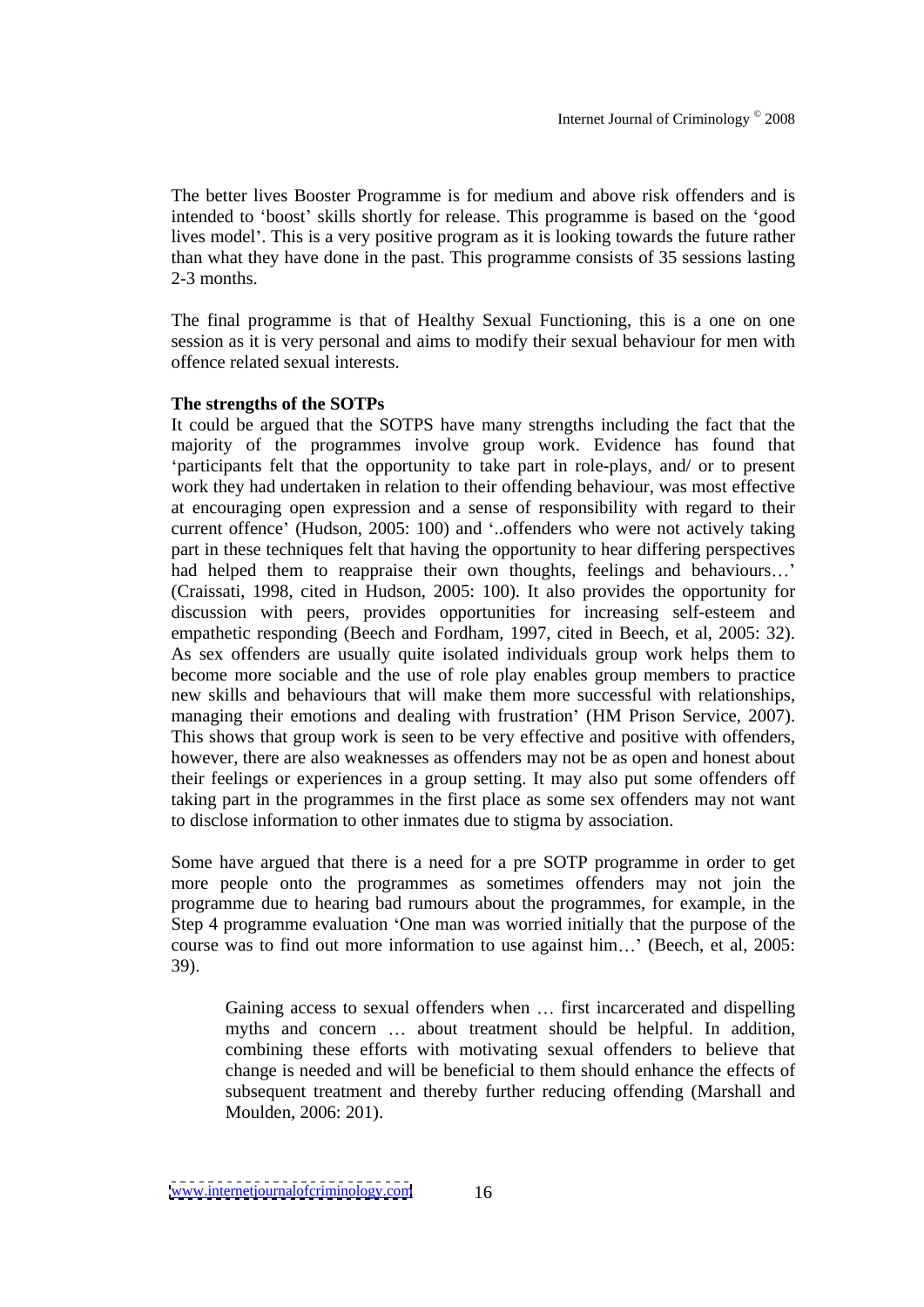## **The weaknesses of the SOTPs**

The artificial setting of imprisonment is a major weakness for the programmes as even if the offender shows signs of improvement within this setting they may still go on to reoffending once in the real world. The real test of effectiveness is when the offender is released from prison, but due to '...growing public anxiety about the presence of certain sex offenders in the community has also made resettlement more difficult to achieve (Crow, 2001: 138). Because the offenders are likely to be isolated when leaving prison the good work of socialising the offenders may all be wasted.

Theories have had a major influence in the treatment programmes and due to the knowledge of what may cause people to become involved in criminal behaviour the SOTP targets issues such as deviant sexual arousal, distorted thinking patterns, lack of empathy, denial and patterns of offending as they are seen to be causal factors in offending. However, it is argued that '...there has been little work evaluating the cognitive distortion/restructuring component of treatment. Consequently, it is not possible to ascertain how effective cognitive restructuring is at changing offender's cognitions, or how such changes are linked to recidivism...work is clearly needed to ensure that this key aspect of treatment is effective, as it is generally believed (Brown, 2005: 127), the same is argued with empathy and whether it actually impacts on reconviction rates, as even if it makes the offenders feel empathy they may not necessarily stop reoffending because of it (Brown, 2005: 135). In order for offenders to be put onto the programme they have to admit some responsibility for their offence, however, this may cause offenders to pretend that they were cognitively distorted in order to get onto the programme or proceed into other programmes. Because Imprisonment for Public Protection sentences will only release offenders if their risk is seen to be reduced, it is in the offenders' best interests to admit that they were wrong even if they don't think they were in order to get onto the programme. Therefore, they are likely to pretend that they have feelings such as victim empathy, for example, Beech et al, (2005) found that offenders often felt that the facilitators "prodded us to say certain things and if we didn't they got frustrated" and that they were "trying to get me to say things which were not true for me" (Beech, et al, 2005: 41).

It could be argued that the length intensity of the programmes may be a bit too much for the offenders. It has also been argued that 'these techniques ultimately participate in the 'making up' of the sex offender into a species entirely consumed with sex' (Lacombe, 2008: 56) and that if they hadn't thought about sex much before the programme they will do during and after it.

The SOTP aims to treat all types of sex offenders, whether they have committed offences against adults or children' (Beech, et al, 2005: 23-24). However, it has been argued whether all types of sex offenders should be treated in the sameway. For example, someone who offends against a pre-pubescent child is likely to have much different distorted attitudes than someone who rapes and adult. Mann and Hollin's  $(2007)$  study found that '... rapists tend to see their offences as due to impulsivity or grievance thinking, and that child molesters believe that they offended for sexual pleasure, to alleviate negative emotional states or to achieve a sense of intimacy to the victim' (Mann & Hollin, 2007: 9). Therefore, evidence shows that different types of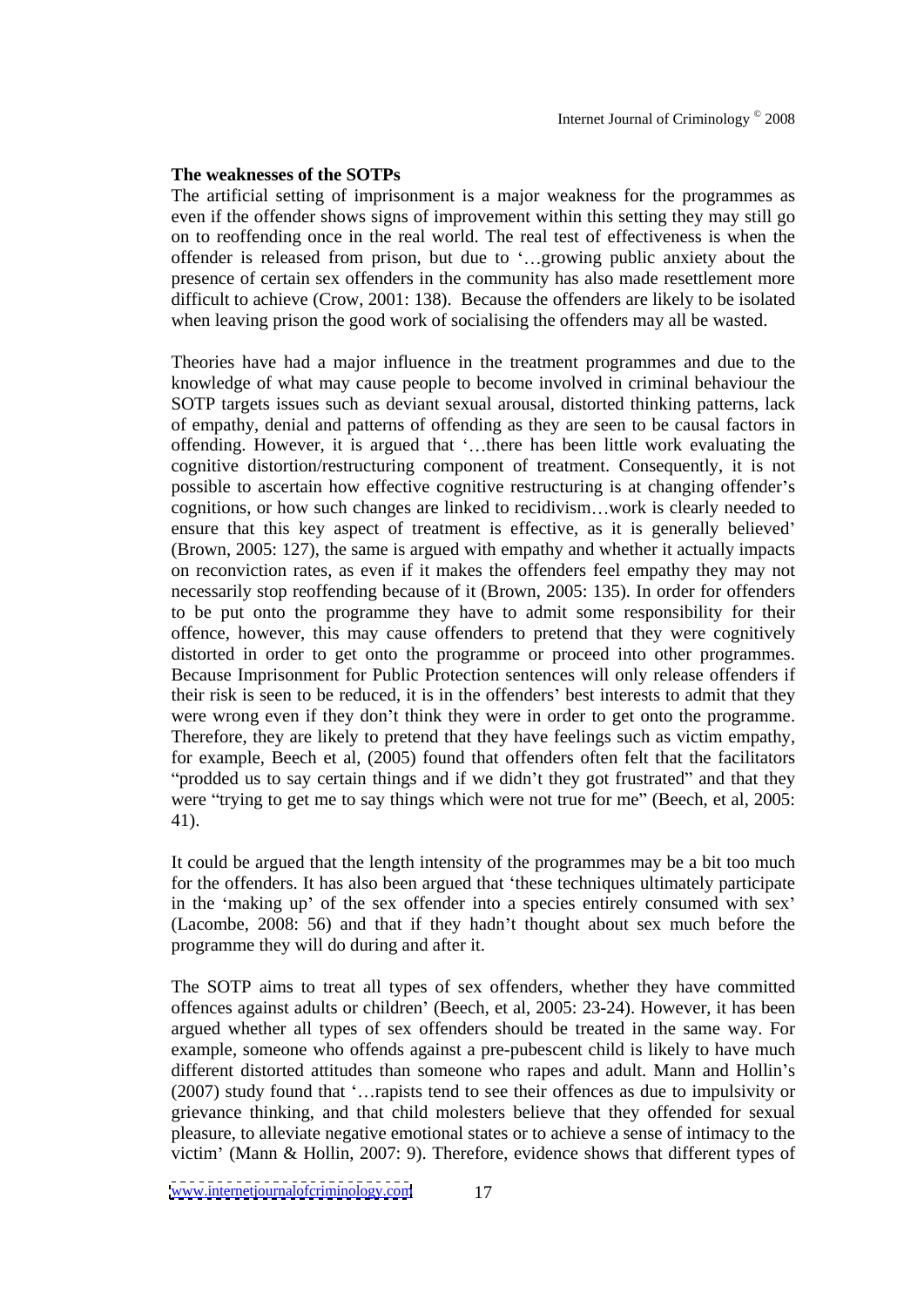sex offenders abuse for different reasons and so they should not be treated as the same, it could also be argued the nature of the act needs to be treated differently as people who violently sexually abuse will have different deviant sexual arousals than those who do not use violence. Research has found that Treatment with offenders who offend against adults has dubious efficacy in comparison with offenders who offend against children this raises doubt about the efficacy of treating all types of offenders in a single group programme' (Brown, 2005: 127). Finkelhor's preconditioned model (1984) proposed that different types of child molesters may be motivated by different needs and therefore display distinct patterns of offending and psychological characteristics (Ward, et al, 2006: 20), therefore, perhaps programmes for different groups of offenders would prove to be a more effective method of treatment.

## **The administration of SOTPs**

The programmes are administered by at least three people with a mix of males and females. Most teams are made up of psychologists and prison officers although other staff such as teachers and chaplains are also involved (HM Prison Service, 2007). All tutors are subject to a careful selection procedure which takes into account personality, attitude and ability to relate and carry credibility with offenders tutors must complete the national training course for the programme, which is a two-week intensive residential course, and are also expected to attend additional update course on specific topics (Cobley, 2005: 293).

#### **The weaknesses of the SOTPs administration**

Because the facilitators have to deal with extremely harrowing information they are likely to become rather drained and need constant counselling, this may also lead to facilitators having to leave the job. This can lead to major disruptions in the programmes, as for example, ten per cent of the sample of the Step 4 project commented about a group being upset and disrupted when a facilitator left (Beech, et al, 2005: 39). This shows that the facilitators have a large impact on the offenders and so it is very important to recruit members who are able to handle and commit to this programme, however, this is hard because until someone has had work experience in this area they will not know if they can handle it or not. This means that the recruitment process and training has to be very thorough which as consequence is very expensive

Due to the implementation of the new custodial sentence of Imprisonment for Public Protection for dangerous offenders under the Criminal Justice Act (2003) most sex offenders are being given indeterminate rather than determinant sentences. The implications of this sentence is that sex offenders are unlikely to be released until their risk of reoffending is reduced and the only way of reducing their risk within prison is to attend rehabilitation programmes. Because these new sentences have been criticised on the grounds of the human rights of the offender their sentence decision is likely to be legally challenged if they are not given access onto the courses as they will only be released if the attend rehabilitation. This causes a big problem within the administration of the programmes as sex offenders who are on determinate sentences are being sent to the back of the queue. However, it could be argued that this is wrong as people on the determinate sentences in theory have committed less serious crimes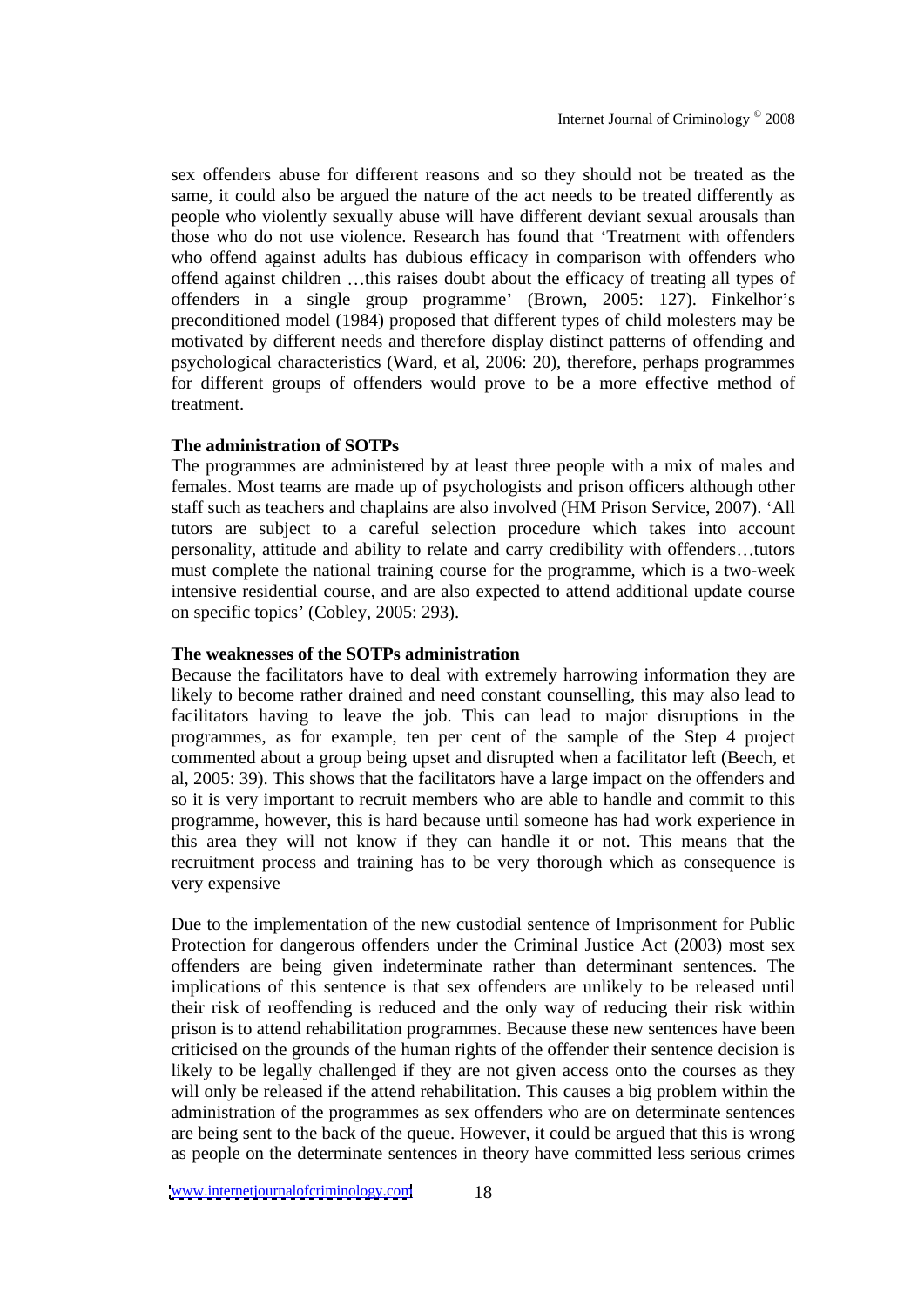and therefore are more likely to be put into the community, therefore, it could be argued that money would be better spent on these prisoners. This needs to be addressed if the government want to reduce the risks posed by those sex offenders who are the most likely to be released from prison, it could be argued that there needs to be an increase in facilities to accommodate everyone**.**

#### **Conclusions**

This research has shown that there are many strengths and weaknesses of the administration and aims of the SOTPs. It has shown that there may be a need for different types of programmes for different types of offenders rather than having a programme which covers them all. It has also shown that there is a need for further research into the areas targeted within the programmes in order to see whether they have a significant impact on reoffending. It has found that Imprisonment for Public Protection sentences are posing a significant problem with the administration of the programmes which needs to be addressed. However, overall there seems to be evidence of good practice within the programmes but it is important to look at whether the programmes are effective at fulfilling their aims and that they really can prevent reoffending.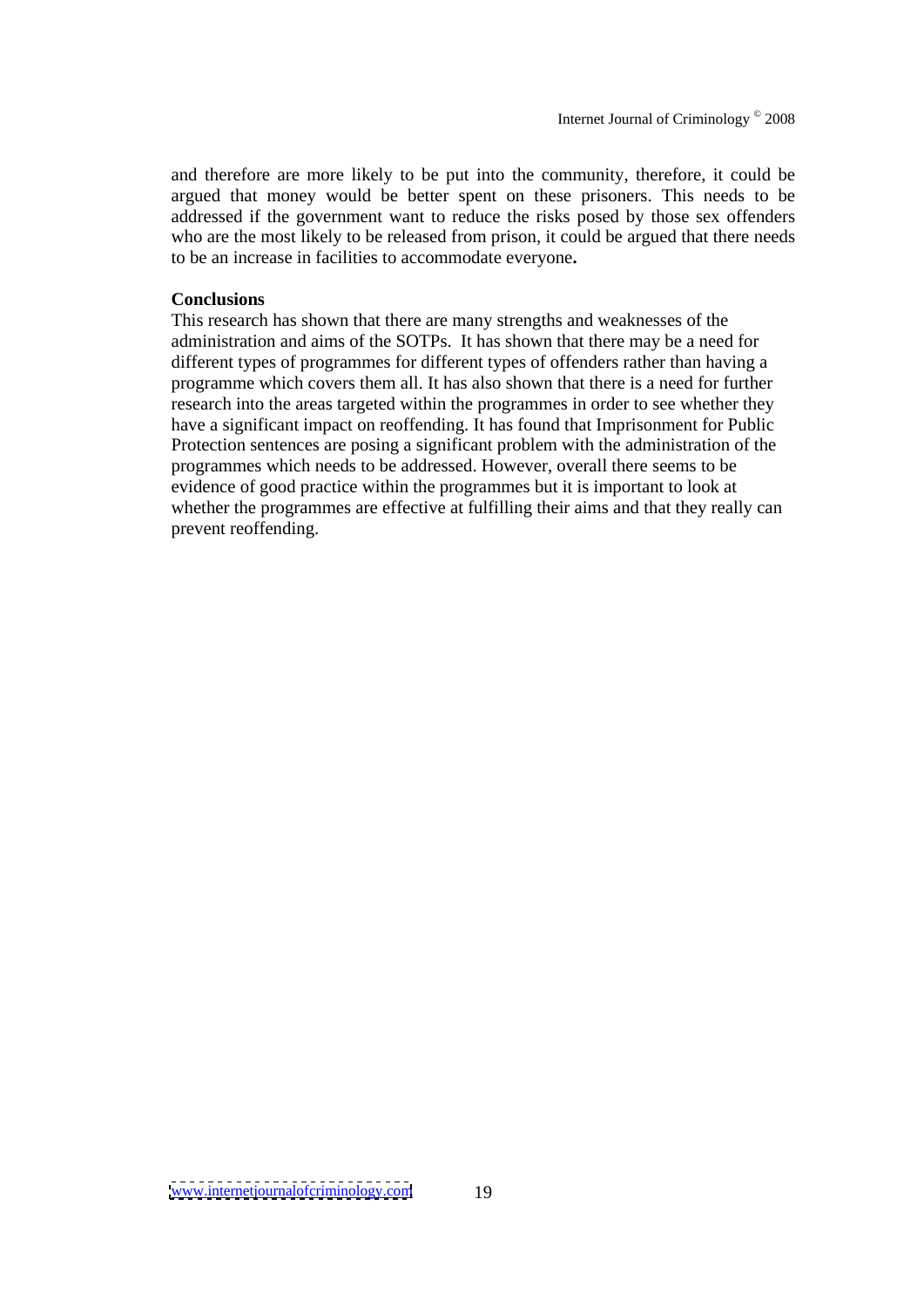# **Chapter 5 The effectiveness of SOTPs at fulfilling their aims**

## **The effectiveness of SOTPs at reducing sexual reconviction**

The accreditation of the SOTPs suggests that the programmes are effective in their administration and their aims. However, there has been a lot of research into whether the SOTPs are effective in fulfilling their aim of reducing reoffending.

Friendship et al's (2003) study measured the reconviction rates of sex offenders who had received treatment against those who had not and found that the two year sexual reconviction rates of the two groups were not much different. For example, 2.6% of the treatment group reoffended compared with 2.8% of the non-treatment group. However, the treatment results were more effective on the medium to low (1.3% reconvicted in the treatment group compared with 3.4% of the non treated group) and medium to high risk offenders (2.8% reconvicted in the treatment group compared with 5.2% of those who were not treated). The low risk offenders reconvicted at a very similar rate of 1.1% of the treated group compared with 1.2% of the non-treated group. However, the high risk offenders who had been given treatment had a higher reconviction rate of 16.0% compared with the non-treatment offenders who reconvicted by 14.0% (Friendship, et al, 2003: 3). This shows that the SOTPs seem to more effective for the medium risk offenders compared with the high risk offenders. It also shows that the reconviction rates for both groups are low.

However, sex offenders usually have a low rate of offending in the first place and so even though they may not have reconvicted within a two year time span doesn't necessarily mean that they have benefited from treatment but that they would probably not have reconvicted in that time span anyway. Falshaw, et al (2003) argue that 'Because the rate of reconviction is low to begin with, any reduction would be so small it would be impossible, statistically to attribute it to the effectiveness of treatment rather than chance factors' (Falshaw, et al, 2003: 2).

There are also problems within the follow up period of the studies as it is argued that sex offenders may take up to sixteen years after release to reoffend and so the traditional two year reconviction follow up period is of very limited value ofshowing the effectiveness of the SOTP in reduce reoffending (Crow, 2001: 129). Therefore, there is a need to look at reconviction rates for a longer period than two years. Marshall and Barbaree (1988) followed both treated and non-treated groups for up to 11 years. However, unlike most research studies, the recidivism data was obtained not only through official sources (i.e., police records) but also through unofficial reports (i.e., self-reports). The study found that sex offenders in the cognitive-behavioural treatment program had significantly fewer sexual re-arrests than the untreated sex offenders (13.2% vs. 34.5%, respectively) (Polizzi, et al, 1999:369). Although this study followed the groups for a longer time span than most studies there is still a need for more up to date research with extended follow up periods (Falshaw, 2003: 2), however, this approach is very time-consuming. There is a need to measure the effectiveness of the programmes as soon as possible so that sex offenders are let into the community with the knowledge that the programmes will prevent the offenders from reoffending.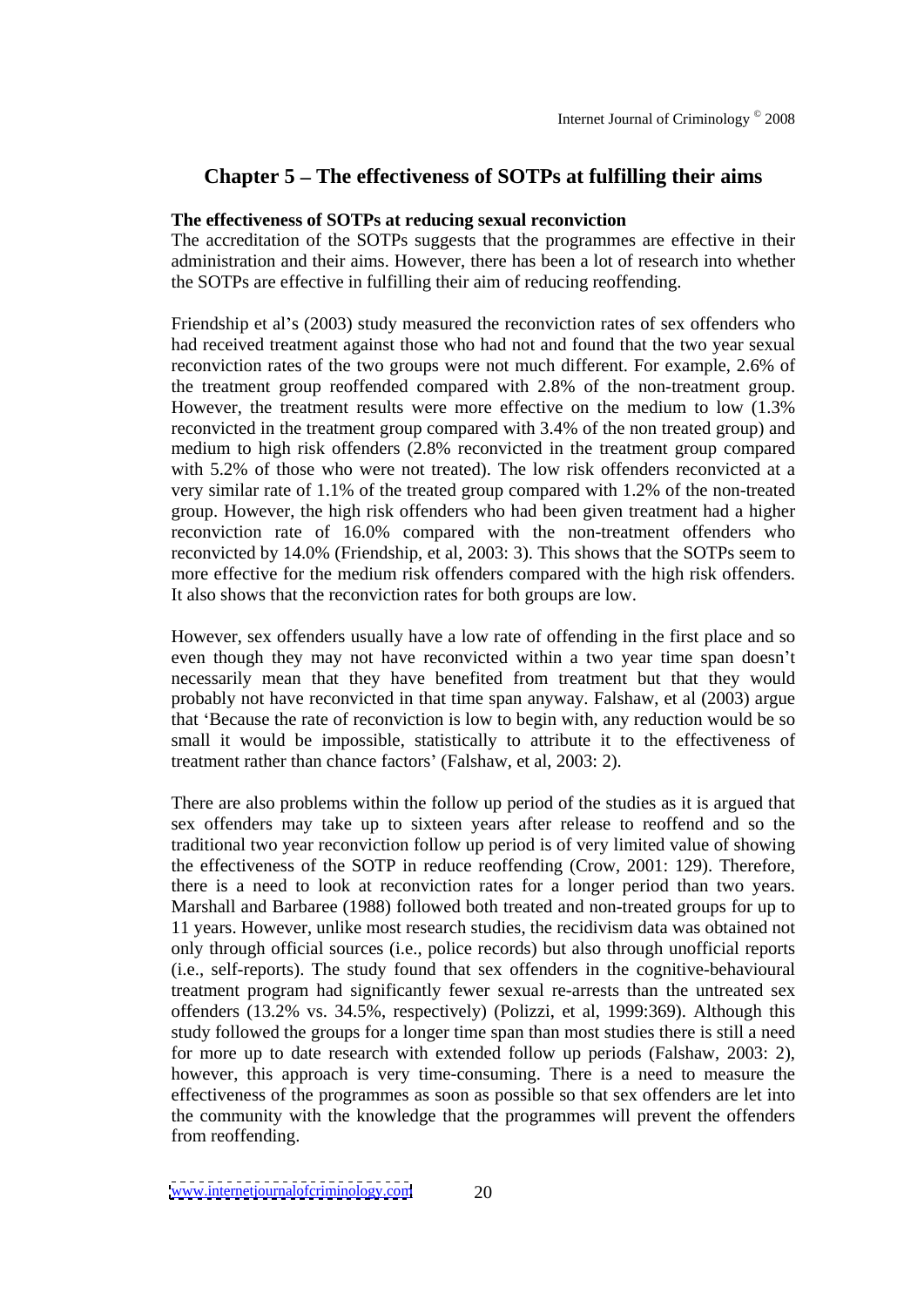## **Alternative ways of measuring the programmes effectiveness**

There are many problems with measuring the programmes effectiveness by looking at reconviction data. The main problem is that many sex offences may be undetected and so reoffending rates may be a lot higher than the reconviction rate anyway.For example, Falshaw's study (2003) found that the official reconviction rates were lower than unofficial reconviction rates (the recidivism rate was 5.3 times the unofficial reconviction rate) and argue that there is a need to collect evidence indicative of a lapse into previous offence-related sexual behaviour. They argue that 'Sexual recidivism provides a better indication of success/failure of a sexual offender following treatment intervention, in terms of future sexual offending' (Falshaw, et al, 2003: 4). Therefore, there is a need for methods other than reconviction data to measure the programmes effectiveness, as if the offenders are still showing signs of offence-related behaviour such as loitering round a school then their treatment has not been successful and they are likely to go on to offending at a later date. Measurements such as Multi Agency Public Protection Arrangements (MAPPA) could provide a good opportunity for the monitoring of convicted sex offenders in the community post release as because they involve a range of agencies they are more likely to pick up on offence related behaviour than the police alone. This would provide a way of measuring the programmes effectivenesswithout relying on reconviction data. However, it is important to take on board the human rights of the offender as once the offender is released from prison they should theoretically be classed as free men and the constant monitoring of them will prevent this. Some may argue that asking offenders about reoffending would be a good approach, however, offender accounts of the success of the programmes are also unlikely to be the best measure as it is in the offender's best interests to say that the programmes are working.

Research into the effectiveness of the SOTPs has shown that this approach does have some impact on reoffending rates even though there are problems with the research in this area. However, it is important to question whether this small change and improvement is enough to warrant the cost of the treatment and whether it is effective enough. Optimistic accounts suggest that approximately one out of 10 sexual offenders will reoffend even after participating in the SOTP...considering the cost to innocent women and children, this finding suggests that further improvements to treatment for sexual offenders could and should be made (Marshall and Moulden, 2006: 199).

#### **The cost effectiveness of the SOTPs**

Even though research may show that the programmes are not one hundred per cent effective research carried out by the Matrix Knowledge Group (2007) showed that even the prevention of a few offences is beneficial in the long term. It showed that although this intervention costs  $£29,646$  per offender per year... it saves the tax payer £35,213 and that the savings to the tax payer plus the saving from fewer victim costs is £130, 578 (Matrix Knowledge Group, 2007: 7). This shows that even though interventions are expensive they are very cost-effective in the long term. It could be argued that it is not very cost effective for the most serious and high risk sex offenders who are unlikely to be released from prison which raises the question as to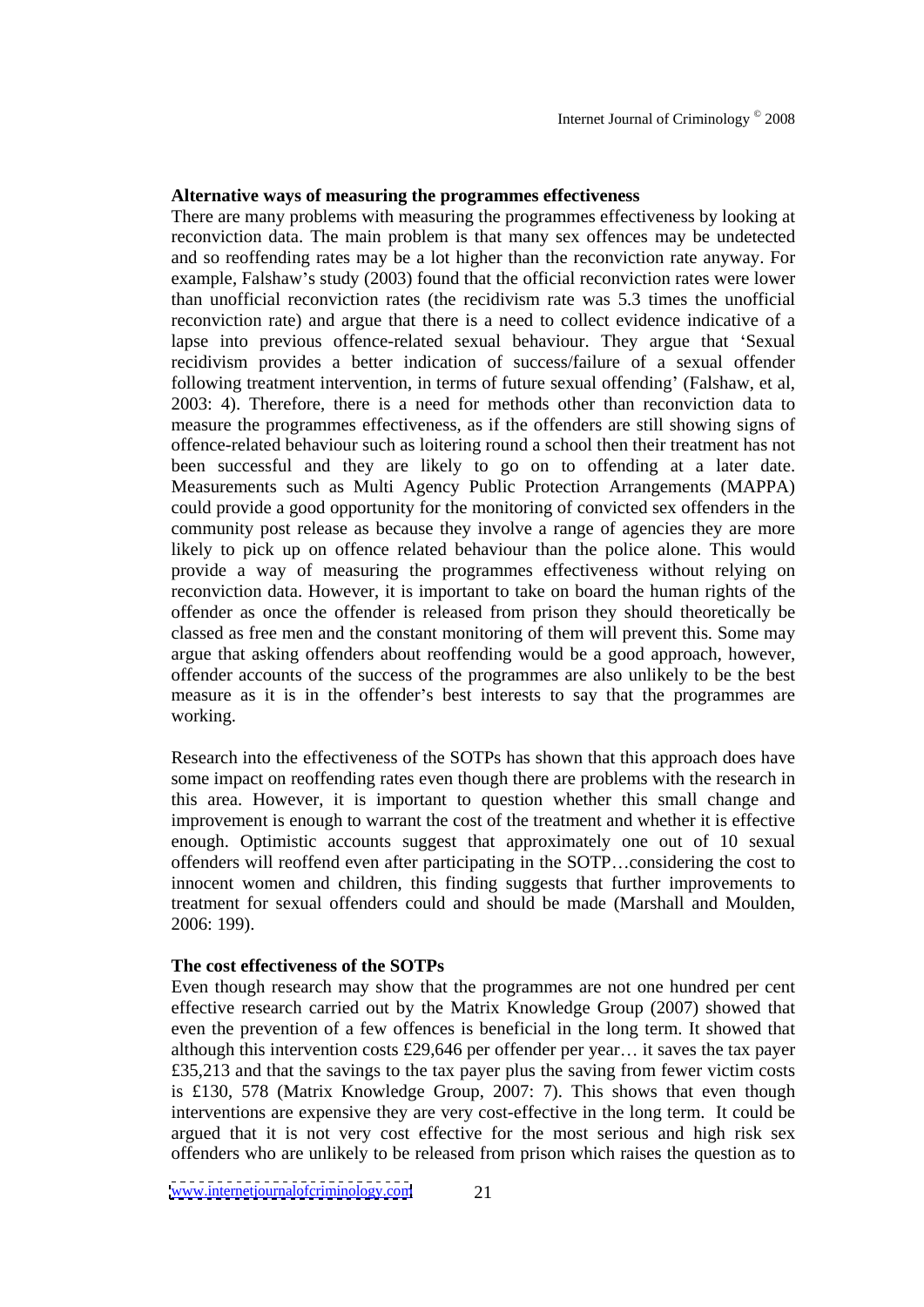why treat these offenders. However, it could and would be argued that it would be against these offenders' human rights if they were not given the option to try and be rehabilitated.

## **Conclusions**

This research has shown that the SOTPs are more effective are reducing reoffending than prison sentences without any interventions, however, the results show that there is not a great difference between those who have and those who have not attended treatment. This raises the question as to whether this little difference in reoffending is really worth it, whether in the long term these offenders may still go on to offending anyway or that if they do not that this is not due to the programmes being effective but that they wouldn't have reoffended anyway. However, it has highlighted that there is a great need for research which follows the offenders for a longer time period. There is also a need to use unofficial methods of measuring the programmes effectiveness as it is unlikely that all sex offences carried out by the treated sex offender will be picked up by the police.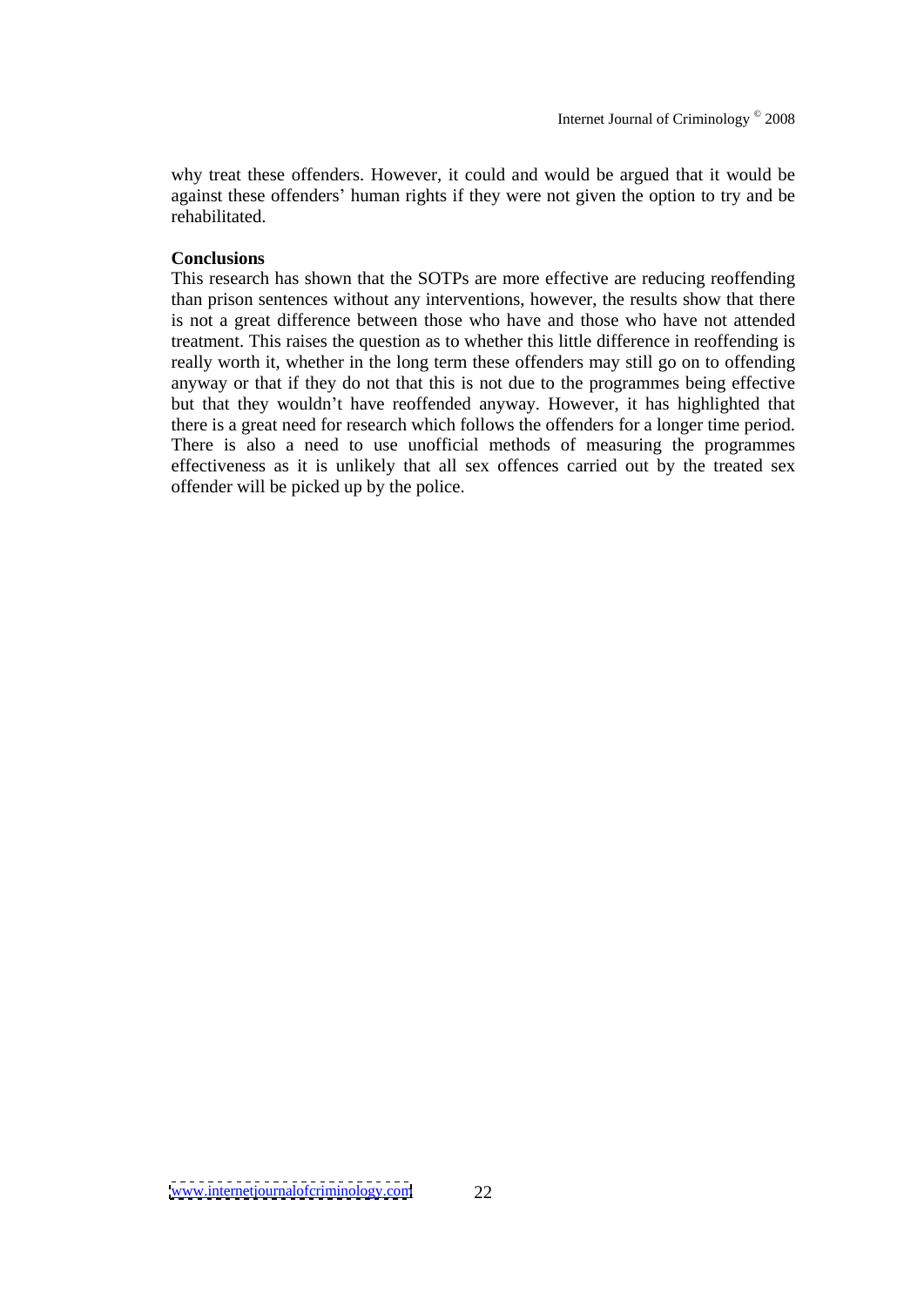## **Chapter 6 Conclusions/Recommendations**

This dissertation has found that sex offending is a very contentious issue within society. Sex offenders are seen to be the most dangerous types of offenders and so are feared by the public, however, it has also shown that despite sex offending being a real problem it is also somewhat of a 'moral panic' as the fear of this type of offending is disproportionate to the amount of these crimes compared with other violent crimes. It has shown that the public's perception of the sex offender has been fuelled by the media over reporting the more serious sex offences and stranger sexual offences. Because of the media the public tend to make overestimations of the occurrence of sexual crimes and false beliefs them. Therefore, it has been suggested that to implement new legislation and policy surrounding sex offenders based purely on the public's anxieties is unjustifiable. However, due to the serious psychological and physical damage sex offenders can cause their victims it could be argued that the strict laws and legislation surrounding these offenders is necessary.

Due to new legislation and policies such as, the Sexual Offences Act (2003) and improvements in the way that the police deal with sex offences there has been an increase in the amount of sex offenders entering the criminal justice system and the prison service. Following the prison riots in the 1990s there was seen a need to rehabilitate sex offenders rather than simply locking them up. Due to the knowledge about sex offending from psychological theories and evidence of positive rehabilitative approaches from the 'what works' literature, SOTPs were introduced despite many people feeling that these offenders should be treated more harshly.

By analysing the aims and (unintended) consequences of the SOTPs, this research has shown that within the programmes there is evidence of positive professional practice. For example, there are constant reports, reviews and monitoring of the programmes and their administration and due to the accreditation of the SOTPs the programmes are administered at a consistently high standard. It has also suggested that there may be a need for a pre SOTP programme in order to get more people into treatment. It has found that further research is needed into whether the restructuring of offenders' cognitions is effective at reducing reoffending or whether any other type of rehabilitative approach would provide the same results. It has highlighted that there may be a need for programmes to address different types of offenders needs as it has been found that the thought processes of certain sex offenders are very different. Therefore, there is a need for more research into which offenders the SOTP is more successful at treating as if they are more effective for child offenders than adult offenders then there is a need to modify the programmes.

Studies on reconviction rates have shown that the SOTPs are effective to some extent as they are seen to reduce reconvictions compared with untreated sex offenders. They are also seen to reduce the risk of future violence within the Structured Assessment of Risk and Need (SARN). However, research has shown that the difference between those who have taken treatment and those who have not is minor. Even though the SOTPs are accredited and are seen to be the most effective method from the what works' literature, research shows that they may not be as effective as had been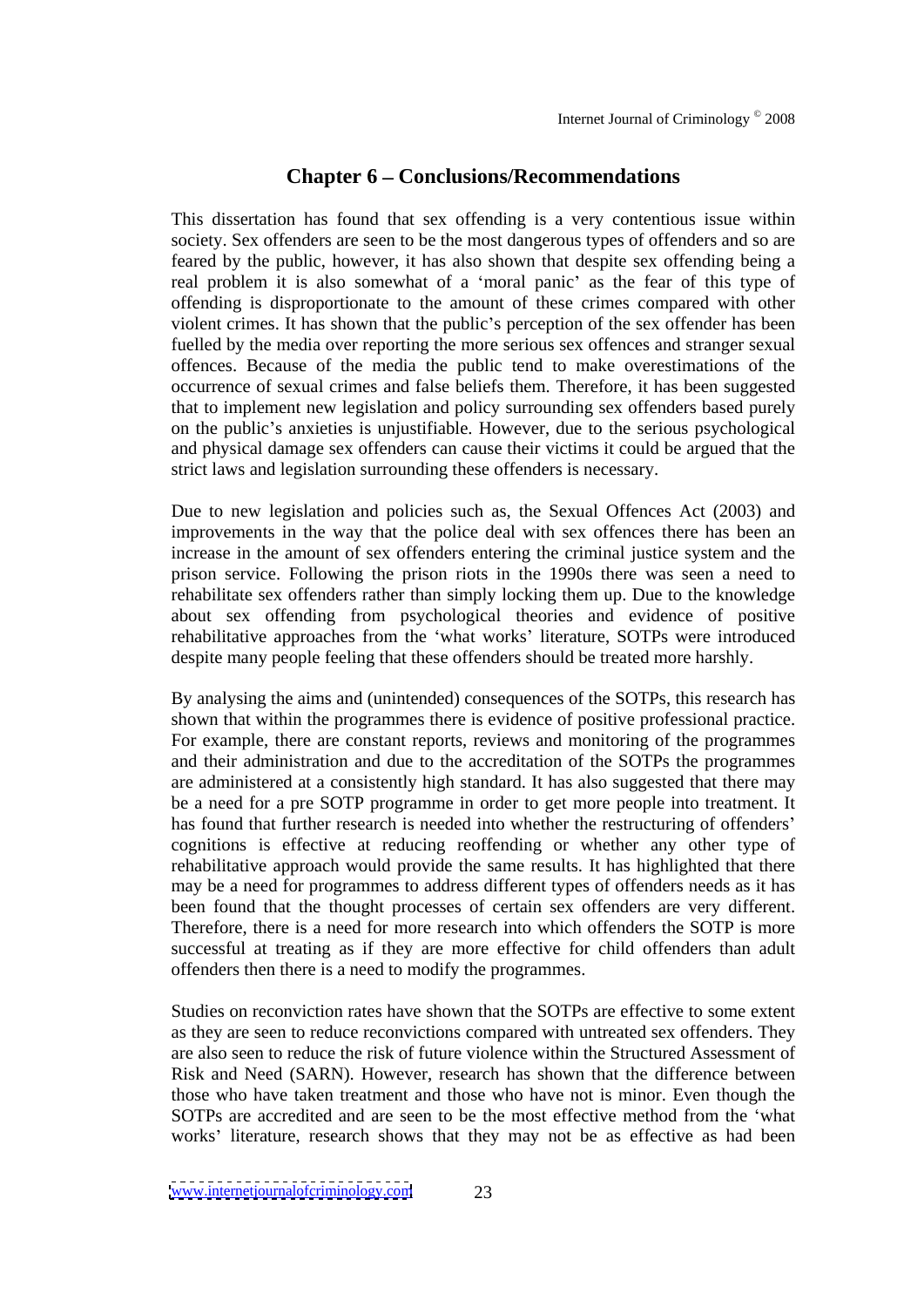originally thought. It has found many weaknesses in the studies measuring the programmes effectiveness, such as the time scale used and the fact that they use reconviction data.

Therefore, this dissertation has shown that there is a need for methods other than reconviction data. This is due to the fact that many sex offences are undetected or not recorded and so the programmes may not be effective as they appear. At the moment the low follow up rate of the reconviction studies are not showing whether the impact of the programme in reducing reoffending is effective in the long term. Therefore, there is a need for longitudinal studies of reconviction, as it could be argued that over time the programmes impact on the offender is likely to reduce. There is also a need for non-official methods such surveillance which look at signs of offence-related behaviour, which could be managed with the help of MAPPAs. It could be argued that reconviction data is too little too late and that it is too risky to class offenders as being successfully treated until they go on to reoffend.

However, the human rights of the offender need to be taken into consideration as theoretically once the offender has finished their sentence they should be classed as free men, but with measures to protect the public such as sex offender registers and MAPPAs sex offenders are being constantly monitored. If the offender is ever going to have a chance to lead a normal crime free life then following the offender for signs of offence-related behaviours needs to be done carefully.

In conclusion, this research has shown that the effectiveness of the SOTPs is not as straight forward as one may have believed. Research has shown that these programmes are more successful in reducing reoffending than not using any intervention measures; however, it has also shown that they may not be as successful as we are led to believe. By improving methods of testing the programmes effectiveness and by doing more research into the different components of the SOTPs they could be improved. Although the implementation of these recommendations may be problematic, it is imperative that the government gives them careful consideration if public protection is high on their agenda.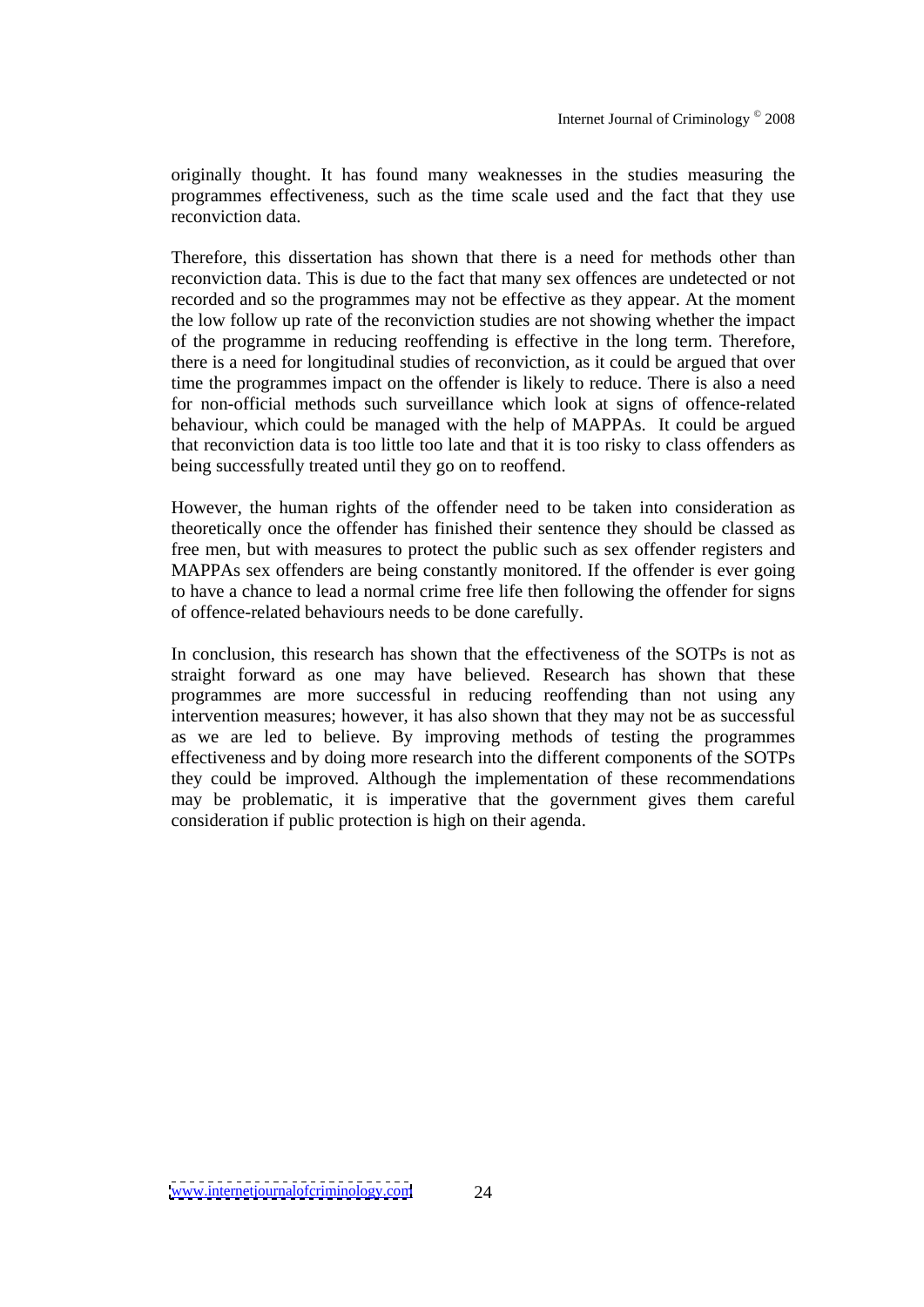# **Acknowledgements**

I would like to offer my sincerest thanks for the help and support of my two supervisors Roger Moore and Roger Hopkins Burke.

I would also like to thank my friends who have provided support and encouragement throughout my studies. However, my deepest thanks are to my parents as without their support and help with my degree this work would not have been possible.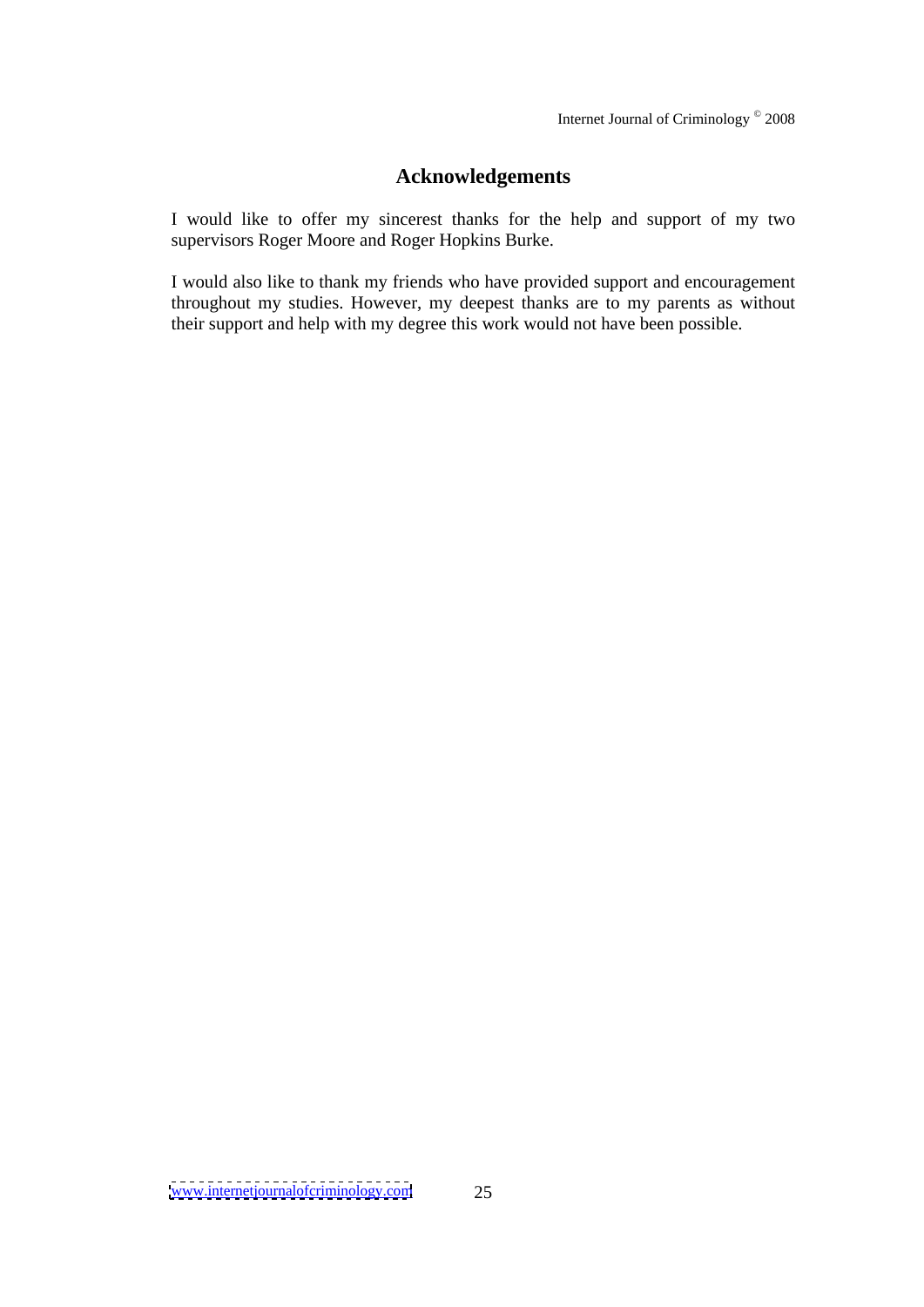# **References**

Barbaree. H., Langton, C. and Peacock, E. (2006) 'Sexual Offender Treatment for Psychopaths: Is it Harmful? In Marshall. W., Fernandez. Y., Marshall. L, and Serran, G. (2006) *Sexual Of ender Treatment: Controversial Issues*. Chichester: Wiley.

Barnardo's. (2008) Sexual Abuse. (Internet) Available from: [http://www.barnardos.org.uk/what\\_we\\_do/working\\_with\\_children\\_and\\_young\\_peopl](http://www.barnardos.org.uk/what_we_do/working_with_children_and_young_peopl) [e/sexual\\_abuse.htm](e/sexual_abuse.htm). Accessed: 13/01/08.

Becker, H. (1973) *Outsiders: Studies in the Sociology of Deviance*. (3 rd Ed.) New York: Free Press.

Beech. A., Oliver. C., Fisher, D. and Beckett, R. (2005) *STEP 4: The Sex Offender Treatment Programme in Prison: addressing the of ending behaviour of rapists and sexual murderers*. London: Home Office.

Beech. A., Fisher, D. and Beckett, R. (1998) *STEP 3: An evaluation of the prison sex of ender treatment programme*. Home Office. London.

Brown. K., Spencer, J. and Deakin, J. (2007) 'The Reintegration of Sex Offenders: Barriers and Opportunities for Employment . *The Howard Journal,* 46 (1): 32-42.

Brown, S. (2005) *Treating Sex Of enders: An introduction to Sex Of ender Treatment Programmes.* Cullompton: Willan.

Bryman, A. (2004) *Social Research Methods*. Oxford: Oxford University Press.

Childline. (2008) Who Abuses Children? (Internet) Available from: <http://www.childline.org.uk/?lpsrc=google&lpcat=childline&lpgrp=general&lptxt=ge> <n1&lpkey=www%20childline%20co%20uk&gclid=CIbTyYCF1ZACFQxKQgodHC> MQXA. Accessed: 1/1/08.

Cobley, C. (2005) *Sex Offenders: Law, Policy and Practice.* (2<sup>nd</sup> Ed.). Bristol: Jordan. <sup>nd</sup> Ed.). Bristol: Jordan.

Crow, I. (2001) *Treatment and Rehabilitation of Of enders*. London: Sage.

Driver, E. and Droisen, A. (1989) *Child Sexual Abuse*. (Eds.). Basingstoke: Macmillan Education.

Eagle, M. (2007) Publication of reports on the management of serious offenders. (Internet). Available from: www.justice.gove.uk/news/newsrelease081007a.htm Accessed: 23.11.07.

Easton, S. (2001) Punishing sex Offenders: Discrimination or Justifiable Treatment? *International Journal of Discrimination and the Law*. Vol. 5: 71-97.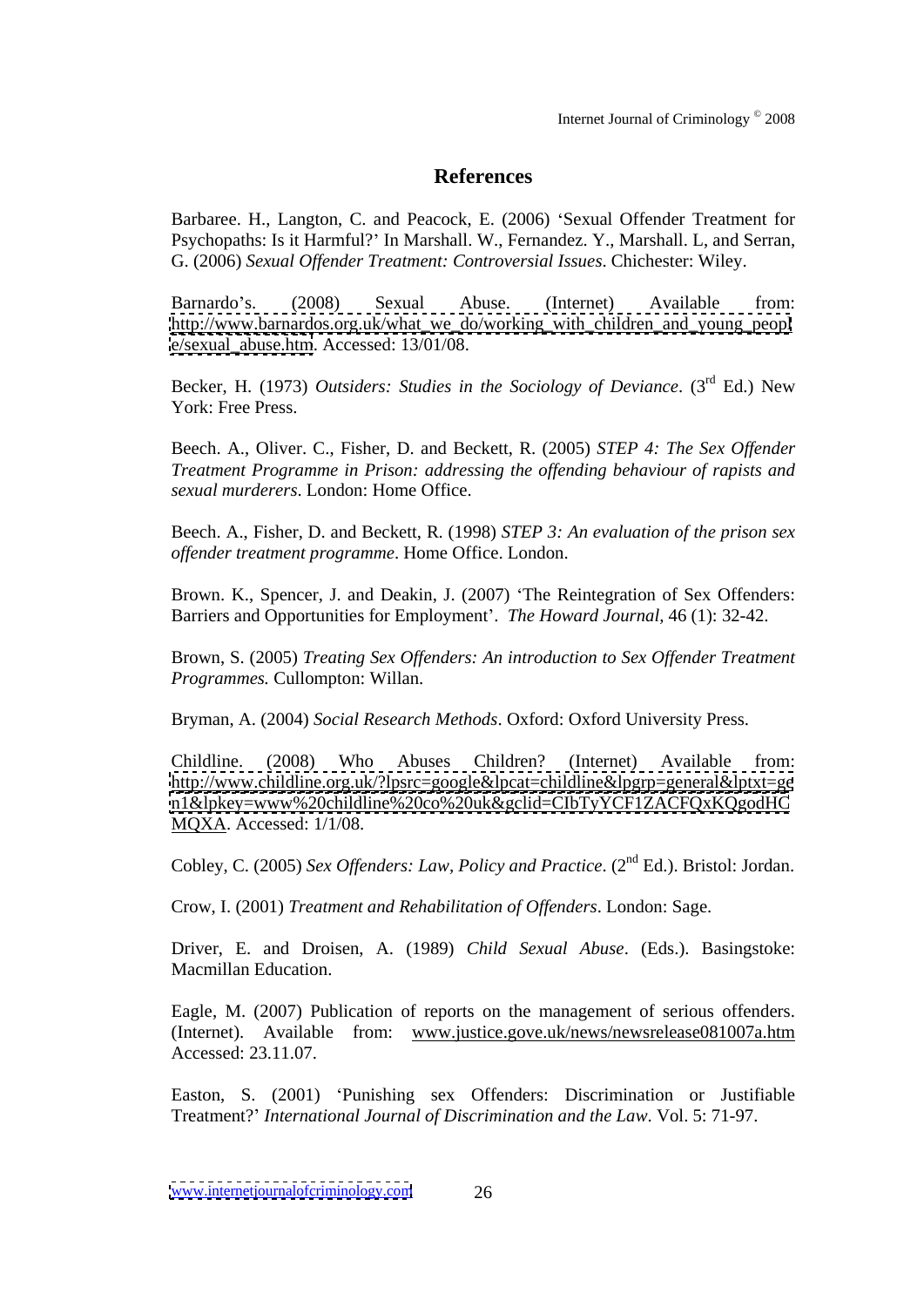Falshaw. L., Friendship, C. and Bates, A. (2003) *Sexual Offenders: Measuring Reconviction, Reof ending and Recidivism*. Findings 183. Home Office: London.

Falshaw. L., Friendship. C., Travers, R. and Nugent, F. (2003) *Searching for What Works : An evaluation of cognitive skills programmes.* Findings 206. London: Home Office.

Fortney. T., Levenson, J., Brannon, Y. and Baker, J. N. (2007) 'Myths and Facts about Sexual Offenders: Implications for Treatment and Public Policy . *Sexual Of ender Treatment*. Vol 2: Issue: 1.

Foucault, M. (1977) *Discipline and Punish: The Birth of the Prison*. London: Allen Lane.

Friendship. C., Mann, R. and Beech, A. (2003) *The Prison-based Sex Offender Treatment Programme: an evaluation*. Findings 205. London: Home Office.

Hale. C., Hayward. K., Wahidin, A. and Wincup, E. (2005) *Criminology*. Oxford: Oxford University Press.

Hanson, K. (2006) 'Stability And Change: Dynamic Risk Factors For Sexual Offenders". In Marshall. W., Fernandez, Y., Marshall, L. and Serran, G. (2006) *Sexual Of ender Treatment: Controversial Issues*. Chichester: Wiley.

HM Prison Service. (2007) Service Strives to Reduce Sexual Reoffending Rates (Internet) Available from  $\alpha$ http:/[/www.hmprisonservice.gov.uk/prisoninformation/prisonservicemagazine/index](http://www.hmprisonservice.gov.uk/prisoninformation/prisonservicemagazine/index). asp?id=4727,18,3,18,0,0 Accessed on: 11/02/07.

Home Office. (2005) Sentencing Statistics 2003: England and Wales (Internet) Available from: [www.homeoffice.gov.uk/rds/pdf505/hosbo505.pdf.](http://www.homeoffice.gov.uk/rds/pdf505/hosbo505.pdf) Accessed: 12/02/08.

Home Office. (2002) *Protecting the public against sex of enders and Reforming the Law on Sexual Of enders*. London: Stationery Office.

Hopkins Burke, R. (2005) *An Introduction to Criminological Theory*. (2  $\mathrm{nd}$  Ed.) Collompton: Willan.

Hudson, K. (2005) *Of ending identities: Sex of enders perspectives of their treatment and management*. Cullompton: Willan.

Kemshall, H. (2001) *Risk Assessment and Management of Known Sexual and Violent Of enders: A review of current issues.* Police Research Series Paper 140. London: Home Office.

Lacombe, D. (2008) 'Consumed With Sex: The Treatment of Sex Offenders in Risk Society . *British Journal of Criminology*. 48 (1): 55-74.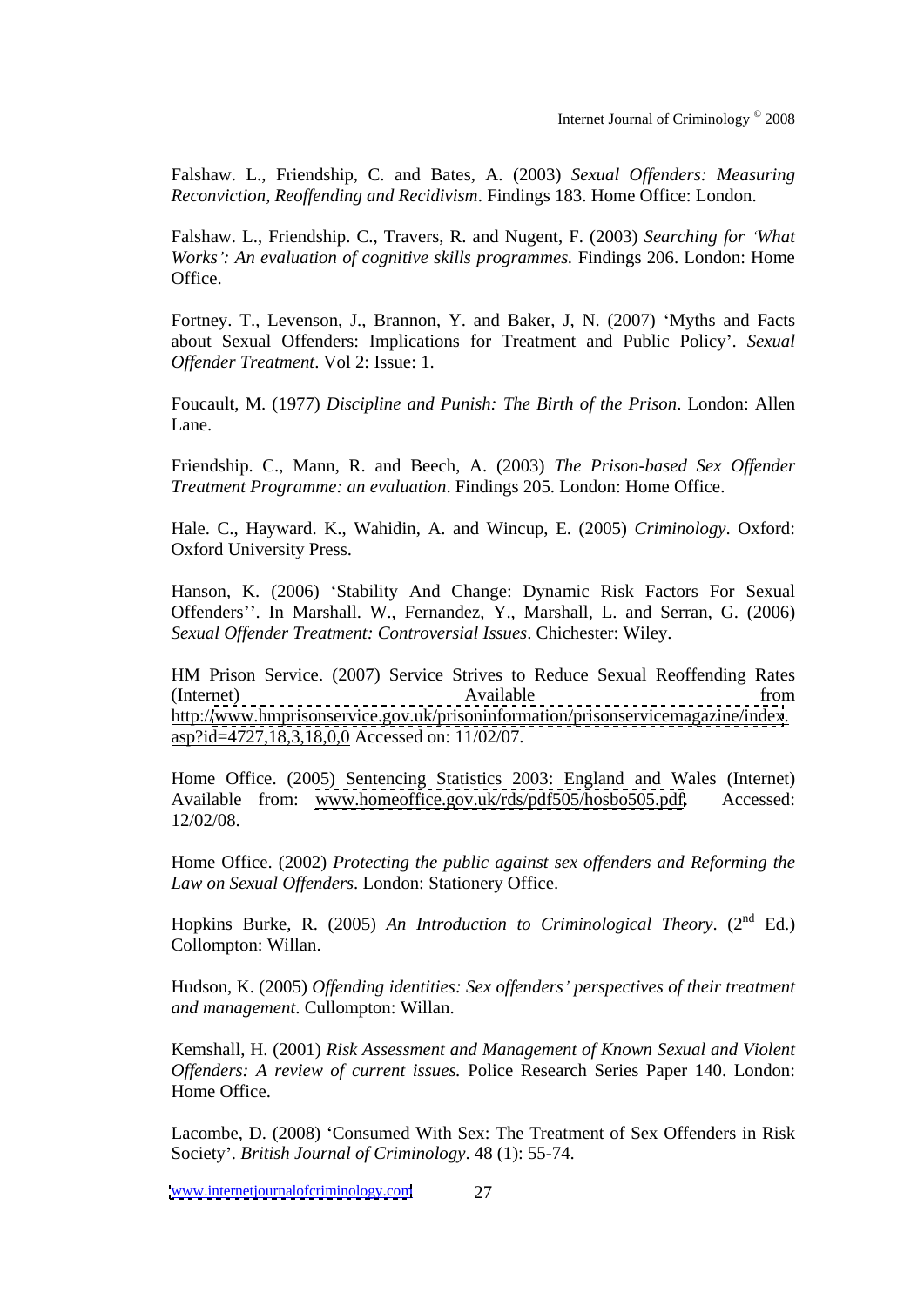Mann, R. E. and Hollin, C. R. (2007) 'Sexual Offenders' Explanations for their Offending' *Journal of Sexual Aggression*. 13. (1): 3-9.

Marshall, L. and Moulden, H. (2006) 'Prepatory Programmes for Sex Offenders'. In Marshall. W., Fernandez. Y., Marshall, L. and Serran, G. (2006) Sexual Offender *Treatment: Controversial Issues*. Chichester: Wiley.

Martin, C. (2000) 'Doing Research in a Prison Setting'. In, Jupp. V., Davies, P. and Francis, P. *Doing Criminological Research*. London: Sage.

Matrix Knowledge Group. (2007) The Economic Case For and Against Prison (Internet) Available from: [http://www.matrixknowledge.co.uk/wp](http://www.matrixknowledge.co.uk/wp-) [content/uploads/economic-case-for-and-against-prison.pdf.](content/uploads/economic-case-for-and-against-prison.pdf) Accessed: 03/03/08.

McGuire, J. (1995) *What Works: Reducing Reof ending: Guidelines from research and practice.* Chichester: Wiley.

McGuire, J. (2004) *Understanding Psychology and Crime: perspectives on theory and action.* Buckingham: Open University Press.

Ministry of Justice (2007) Greater Protection Against Hate and Sex Crimes. (Internet) Available from: <http://www.justice.gov.uk/news/newsrelease081007a.htm>. Accessed: 10/ 11/07.

Myhill, A. and Allen, J. (2002) *Rape and sexual assault of women: findings from the British Crime Survey*. Findings 159. London. Home Office.

National Probation Service. (2007) *The Violent and Sex Of ender Register (ViSOR).* (Internet) Unclassified Briefing. Issue 37. August. NOMS. Available from: [www.probation.justice.gov.uk](http://www.probation.justice.gov.uk) Accessed: 18/11/07.

Neuman, L. (2003) *Social Research Methods: Qualitative and Quantitative* Approaches. (5<sup>th</sup> Ed.) London: Allyn and Bacon.

Nicholas. S., Povey. D., Walker. A, and Kershaw, C. (2005) *Crime in England and Wales 2004/05*. London: Home Office.

Parton, N. (2006) *Safeguarding Childhood: Early Intervention and Surveillance in a Late Modern Society*. Basingstoke: Palgrave Macmillan.

Polizzi. D., Mackenzie, D. L, and Hickman, L. J. (1999) 'What Works in Adult Sex Offender Treatment? A Review of Prison and Non-Prison Based Treatment Program . *International Journal of Of ender Therapy and Comparative Criminology*. 43: 357- 372.

Pritchard, C. (2004) *The Child Abusers: Research and Controversy*. London: Open University Press.